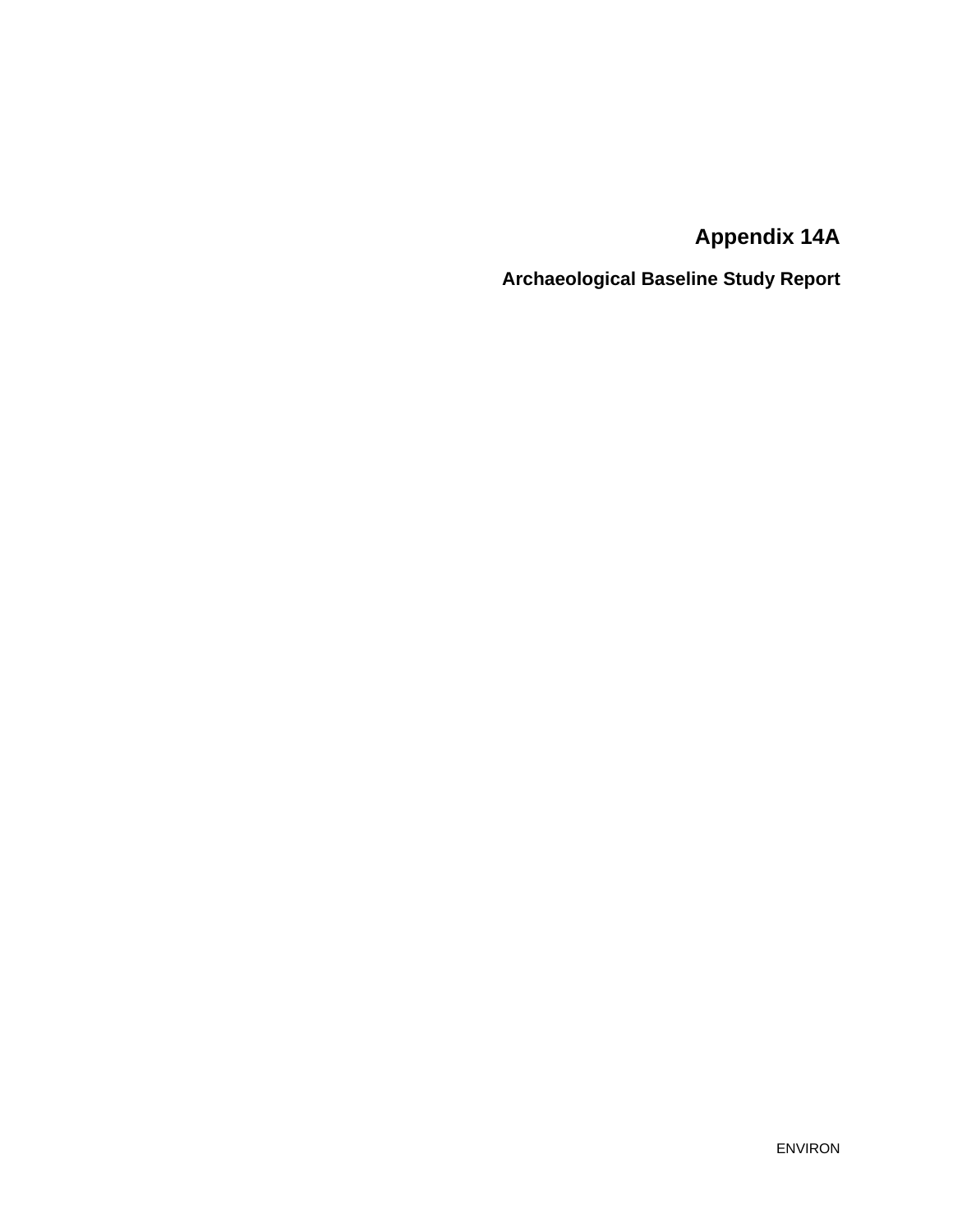# Technical Report Identifying the Potential Range of Cultural Resources within the Aurora Gold Mining Project Area, Guyana

Prepared for and submitted to:

 ENVIRON International Corporation 1401 New York Avenue, N.W. Suite 1225 Washington, D.C. 20005

Prepared by

 Mark G. Plew, Ph.D. Consulting Archaeologist 3389 Crosspoint Ave. Boise, Idaho 83706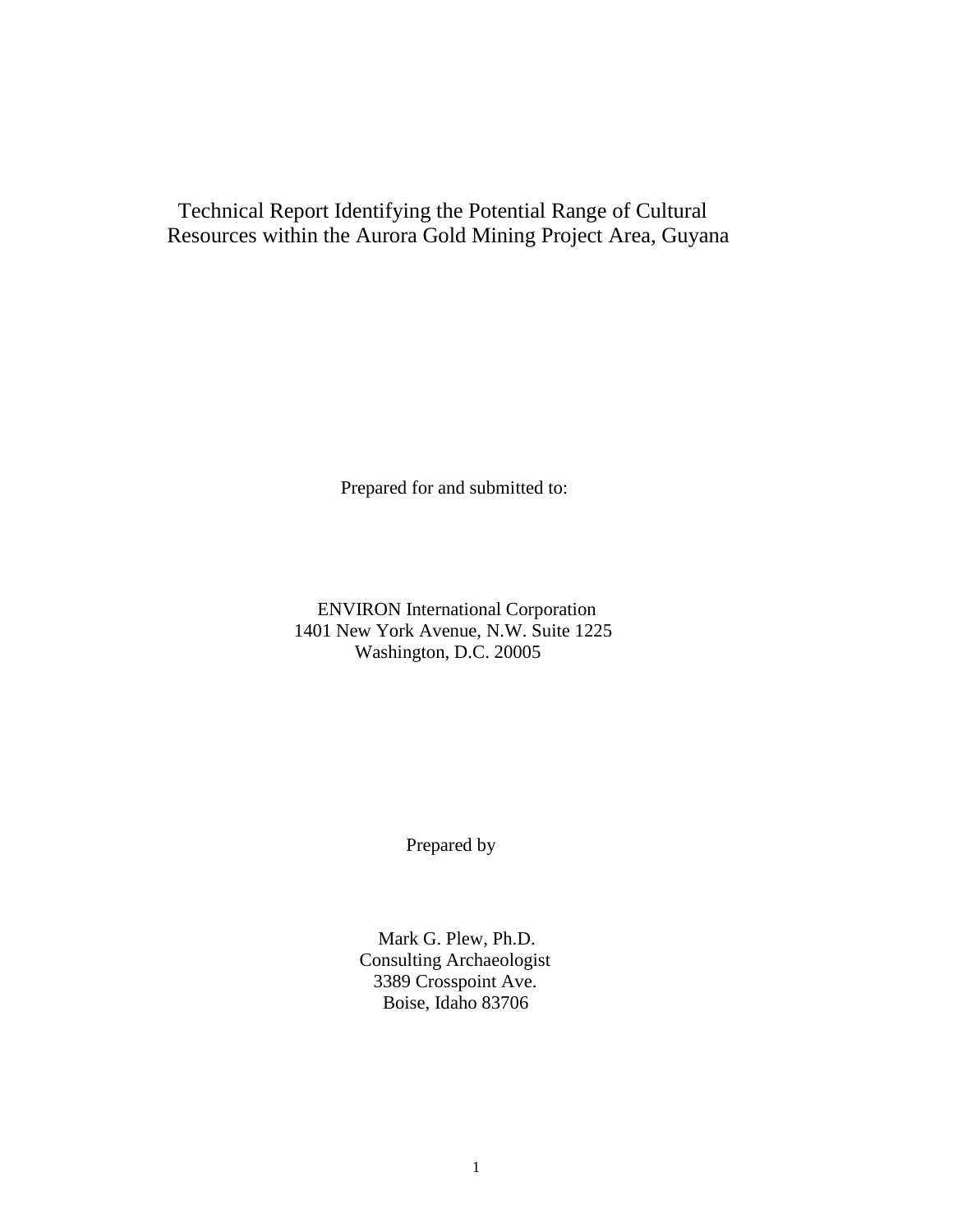#### **Table of Contents**

| 1.0  |                                                                 |  |
|------|-----------------------------------------------------------------|--|
| 2.0  |                                                                 |  |
| 3.0  |                                                                 |  |
| 4.0  |                                                                 |  |
| 5.0  | Pleistocene-Holocene Environmental Settings and Settlement7     |  |
| 6.0  |                                                                 |  |
| 7.0  | Archaeology of Northwestern Guyana: Archaic Shell Mounds        |  |
| 8.0  |                                                                 |  |
| 9.0  | Taruma Phase: The Archaeology of Southeastern Guyana15          |  |
|      | 10.0 Archaeology in Iwokrama: The Central Guyana Rainforest17   |  |
| 11.0 |                                                                 |  |
| 12.0 |                                                                 |  |
| 13.0 | Site/Artifact/Features Types Expected within the Aurora Project |  |
| 14.0 | Areas Likely to Produce Evidence of Prehistoric Artifacts/      |  |
| 15.0 | Inadvertent Discovery: Procedures and Recommendations34         |  |
| 16.0 | Discussion of Probability of Encountering Cultural Resources    |  |
| 17.0 |                                                                 |  |
| 18.0 |                                                                 |  |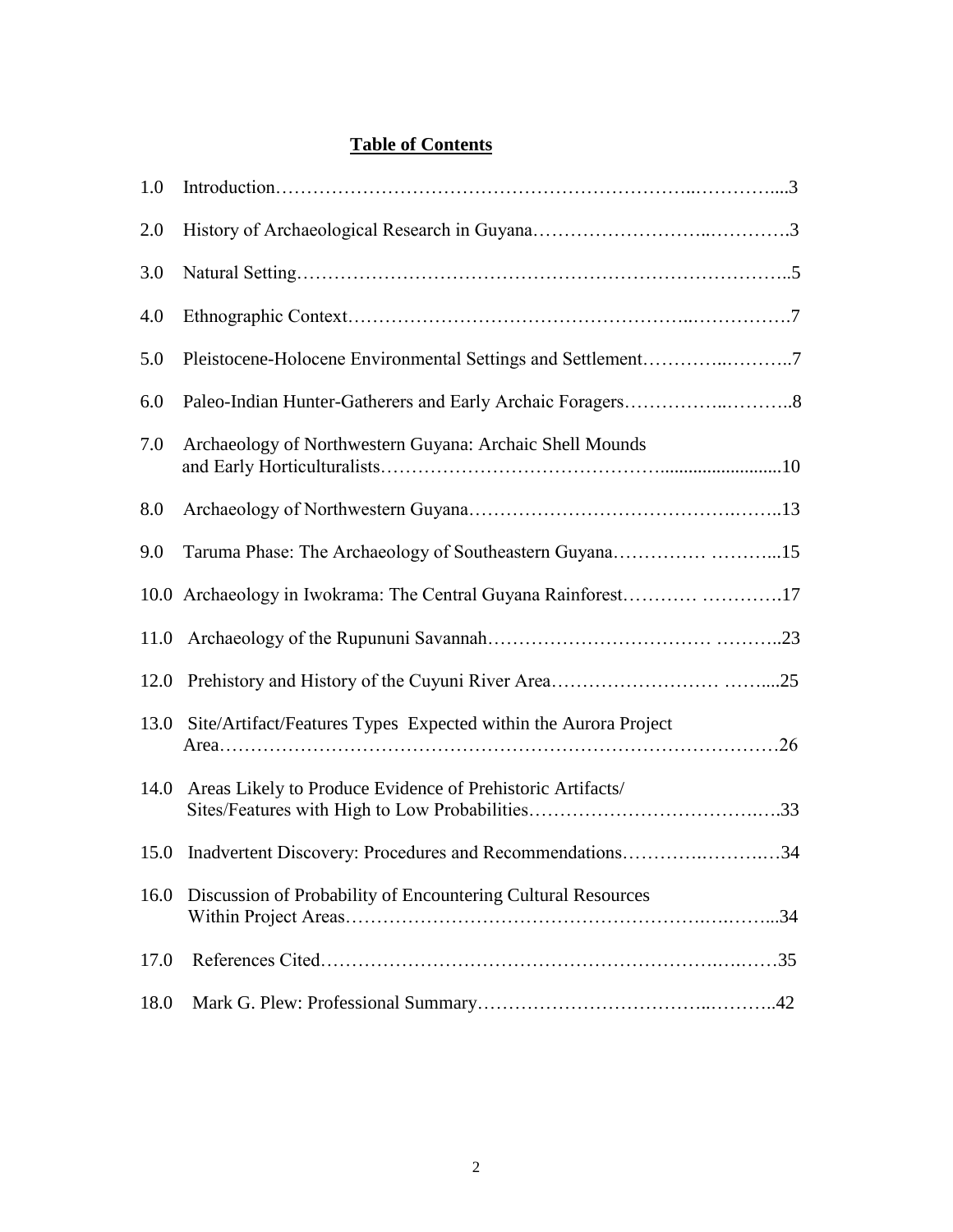### **List of Figures**

| Figure 1. Paleoindian Projectile Points, b-d are from the Cuyuni River (Evans and |  |
|-----------------------------------------------------------------------------------|--|
| Figure 2. a-k, Flake Tools of the Alaka Phase (Evans and Meggers 1960: Plate 1129 |  |
| Figure 3. a-p, Picks of the Alaka Phase (Evans and Meggers 1960: Plate 1229       |  |
|                                                                                   |  |
|                                                                                   |  |
|                                                                                   |  |
|                                                                                   |  |
|                                                                                   |  |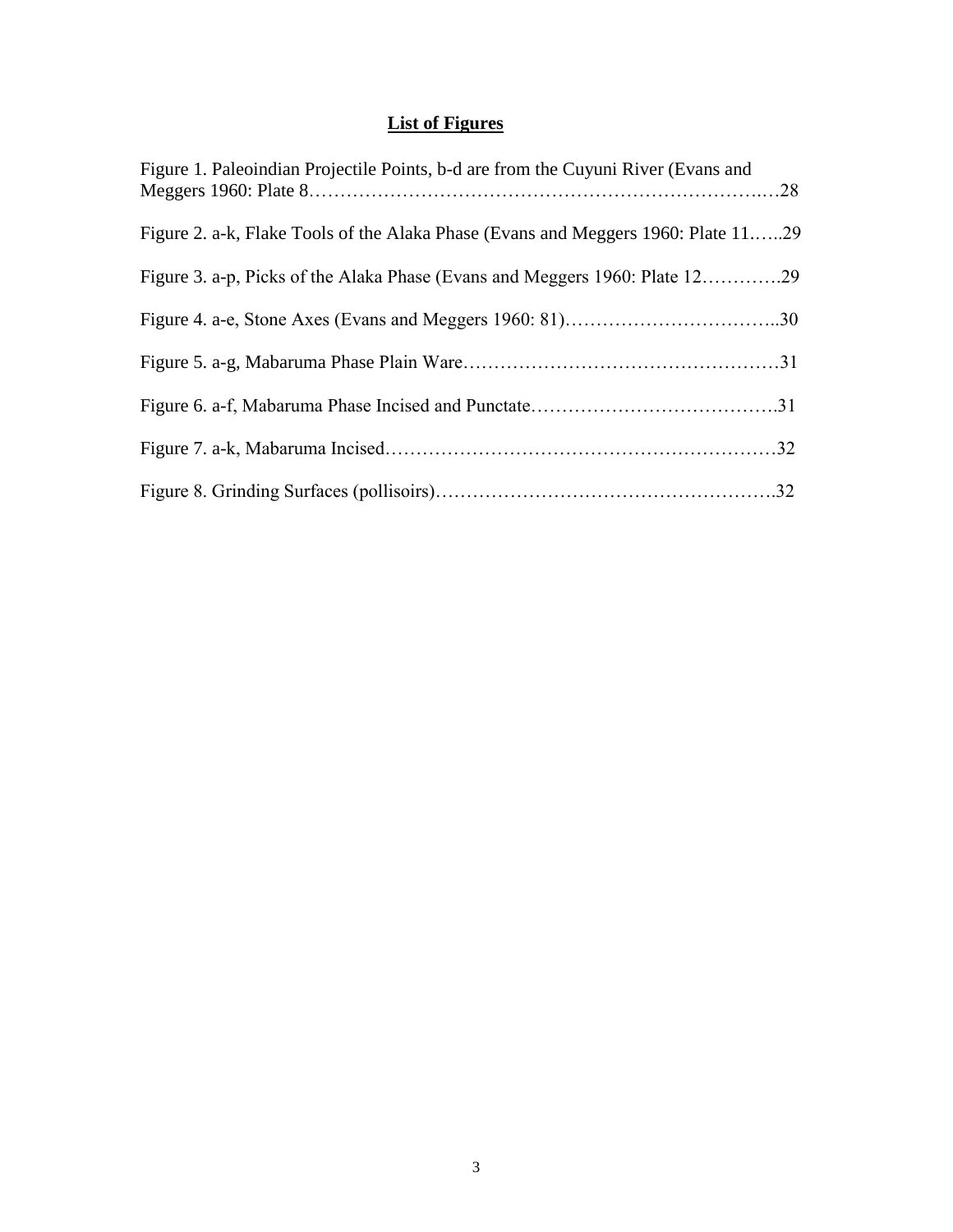#### **1.0 Introduction**

This report is a summary of a literature, records and collections review requested by ENVIRON International Corporation (ENVIRON) on behalf of Guyana Goldfields Inc. (GGI) as part of an updated Environmental and Social Impact Assessment (ESIA) for the Aurora gold mining project. As part of the baseline studies for the ESIA, ENVIRON requires a review of data needed to assess the potential to find cultural, historical, archaeological remains within the project and surrounding area and along the 33 km access and extension of the road beyond Tapir Crossing. The property is located in northwestern Guyana approximately 140 km west of Georgetown, Guyana within a GPS range of 59˚44.5'W, 6˚ 47.7'N, 59˚ 45.43'W, 6˚ 47.7N, 59˚ 44.5'W, 6˚ 46.8'N, 59˚ 45.43'W, 6˚ 46.8'N. The project area is accessed from Georgetown by the Parika Road where water transport is available to Buckhall. From Buckhall the project location is approximately 130 km. in a straight line west and four to six hours by road (truck/pickup) from Buckhall to Tapir and then one hour by river to Aurora.

This desktop review includes a general overview of the prehistory of Guyana, a review as data were available on the Cuyuni area (with consideration of historic use of the area), recommendations regarding high vs. low probability areas (areas where archaeological/historic sites might be expected, and recommendations regarding discovery/inadvertent discovery.

This summary reviews all existing literatures, records and collections pertaining to the Cuyuni area. The records and collections held at the National Library, Walter Roth Museum of Anthropology, the National Trust, National Museum, and collections of the Caribbean Studies Library/Amerindian Research Unit, University of Guyana were reviewed.

# **2.0. History of Archaeological Research in Guyana**

Though notable scholars of Guyana including Schomburgk (1841), Farabee (1918, 1924) and Roth (1924) refer to archaeological sites, particularly petroglyphs, the pioneers in Guyanese archaeology are Brett (1868) and Im Thurn (1884), whose early excavations of sites, including Waramuri mounds and observations about the distribution and relatedness of material cultures, mark the beginning of scientific archaeology in Guyana. Early accounts of prehistoric cultures brought several excavators to the northeast and northwest regions of Guyana where a number of coastal sites were investigated early in the  $20<sup>th</sup>$ century. These early accounts, including that by Toro (1905), report on sites characterized by quartz utensils, pottery adornos, and burial urns but provide little descriptive context. Generally characterized by a lack of systematic investigation, the late 19<sup>th</sup> and early 20<sup>th</sup> century in Guyanese archaeology must be considered a period of considerable speculation.

One of the more important early descriptive syntheses is Verrill's (1918) discussion of the material and geographic variability of Guyanese mounds. Defining variations in "hill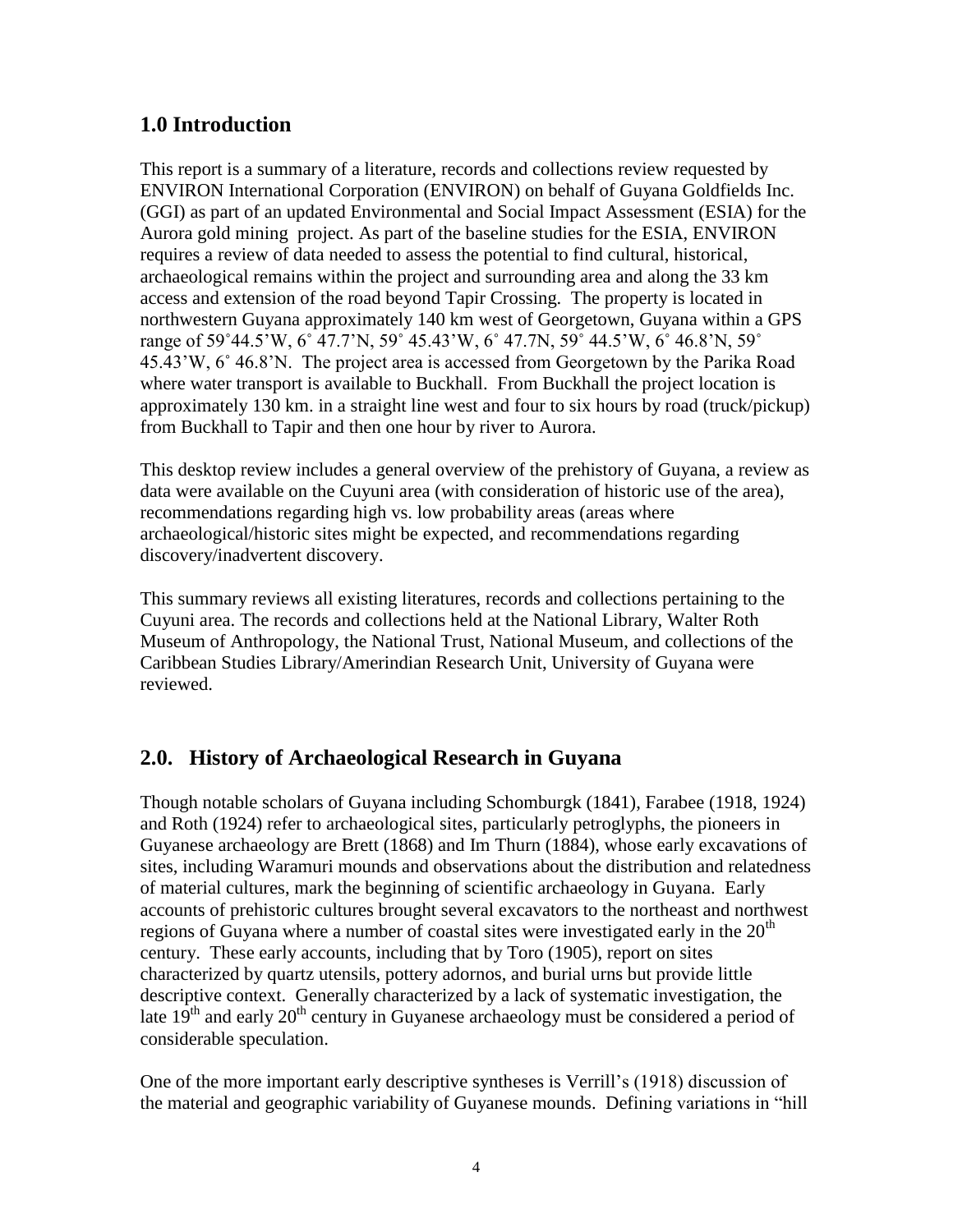top" and "shell heap" sites, he provided the first good descriptions of such notable sites as Akawabi, Kumaka, Koriabo and Barabina where he estimated shell mass at some 5 billion shells. Most importantly, Verrill concluded that two distinct patterns existed: a lowland coastal pattern, like those in the Pomeroon region, and a second pattern situated on hilltops at distances from the coast. While his speculations regarding the origins and migrations and habits of these early coastal peoples are rather untenable, his descriptions of site contexts and material remains are important. Equally important are his (1918) investigations of sites in the Demerara area, and along the Abary River.

The beginnings of what may be termed the descriptive-historic period in Guyanese archaeology are marked by Cornelius Osgood's 1944 explorations in the northwest and Demerara regions. Asserting an Arawak affiliation for the peoples of the northwest District, Osgood noted similarities between Demerara style potteries and the Los Barrancos style to the west and argued that people lived on hilltop sites rather than using them exclusively for ceremonial functions, as suggested by Verrill.

Following Osgood, Evans and Meggers (1960) spent several months in the field in 1952 visiting the Rupununi Savannah, the Mabaruma area in the northwest, and the Abary River area in the Northeast and the Taruma country along the Kassikaityu River in southeastern Guyana. Their investigations resulted in the development of several phase chronologies, the important Rupununi and Taruma phases, and the description of many ceramic types.

Beginning in the late 1970's Denis Williams conducted fieldwork in several locations throughout Guyana. The range of Williams' (1982, 1985a, 1992) work is broad and includes contributions to petroglyphic signage associated with fisheries management (1985a) and the origins of horticulture in the Northwest of Guyana (Williams, 1992). Williams' work has been largely historical, though he has employed ecological considerations in analyses that provide insights regarding the varied use of resources within the tropical environment. This is particularly true in his assessments of the prehistory of the shell middens in northwest Guyana. In the northwest, recent excavations at Kabakaburi (Plew, Pereira and Simon 2007) at Wyva Creek (Plew and Willson 2010) and Siriki (Plew, Willson and Daggers n.p.) continue to expand our knowledge of the Archaic shell mound pattern.

During the past several years, Plew and Pereira (2001, 2002) have conducted extensive surveys and test excavations of a number of locations throughout the south savannahs. These surveys have identified a greater range of archaeological site types than described earlier by Evans and Meggers in their important survey of the area. In addition, Plew (2002) has conducted surveys and test excavations in the Iwokrama rainforest reserve. These investigations suggest a broader use of the Iwokrama rainforest than previously believed. In spite of a history of archaeology that spans more than a century, the prehistory of the region remains very much in a pioneering stage.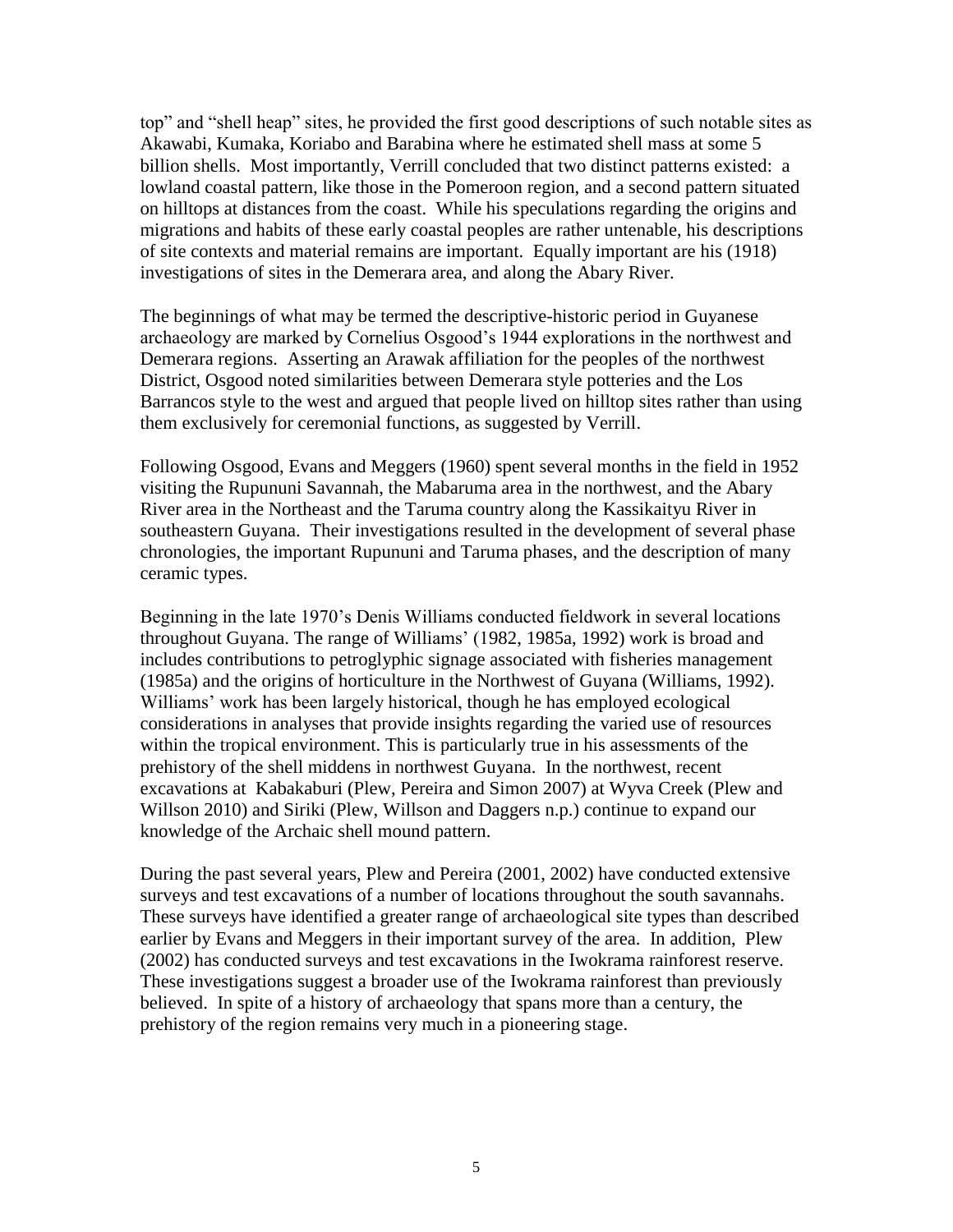#### **3.0. The Natural Setting**

Guyana is characterized by considerable variation in landforms, climate, floral and faunal distributions. The modern and paleo-environmental contexts provide by analogy, useful insights regarding land use by Amerindians and establish a baseline from which longterm environmental and cultural changes may be assessed.

Guyana consists of a land mass of almost 197,000 square kilometers. Situated on the northeastern coast of South America, it possesses an Atlantic coastline of some 430 kilometers and is bounded by Venezuela on the west, Suriname on the east and Brazil on the west and south. Geologically, it consists of a coastal plain, a white sand belt and interior highlands. The coastal plain consists of alluvial sediments washed into the ocean from the Amazon River and deposited on the Guyanese coastline and extensive overlays of white sand and clay deposits resulting from interior erosion of bedrocks carried to the coast by interior rivers. The plain itself extends some 5-6 kilometers from the Atlantic and extends along the entirety of Guyana's coastline from Suriname to Venezuela. Though constituting less than five percent of the total land mass the coastal plain presently contains more than 90 percent of the non-Amerindian population. Within the coastal plain as it reaches the Atlantic are extensive mudflats and mangrove swamps. Many areas are inundated during high tide.

South of the coastal plain are extensive white sand formations covering an area that is between 150 and 250 km wide at its maximum. Created from interior erosion of bedrock, the white sands are characterized by low lying sand hills, rocky outcrops and dense forest. Beyond the white sands are the interior highlands; Guyana's largest geological area. This area is characterized by high plateaus, mountains and savannahs. While much of the southern portion of the interior highlands includes the expansive grasslands (c. 15,000 square kilometers) of the Rupununi Savannah, the western portion of the highlands is dominated by the Pakaraima Mountains. Formed from the uplift of some of the oldest sedimentary formations on the continent, the Pakaraimas include Mount Roraima on the Venezuelan border; at 2,762 meters, Guyana's highest peak. South of the Pakaraimas, the Kaiteur Plateau rises to nearly 600 meters and further south the Kanuku Mountains reach elevations of 1,000 meters. The Kanuku, as with the Pakaraimas, have heavy forest cover but are characterized by areas of exposed granite. Many areas within the interior including the savannahs are characterized by highly lateritic soils.

The coastal plain, the white sands belt and the interior highlands are drained by a number of generally north-south flowing rivers. The exception is eastern Guyana where rivers flow generally in an easterly direction into the Essequibo River. These include the Cuyuni and the Mazaruni Rivers. These rivers drain the Kaiteur Plateau while the Essequibo, the country's largest river flowing from Brazil to the coast, drains the majority of the interior basin. In the northwest, the Barima, the Waini and the Pomeroon Rivers parallel the coast plain before draining into the Atlantic. In the northeast a number of small rivers including the Abary and Koriabo flow north-south into the Atlantic. Draining into the Essequibo in the south are the Rupununi, the Kuyuwini and the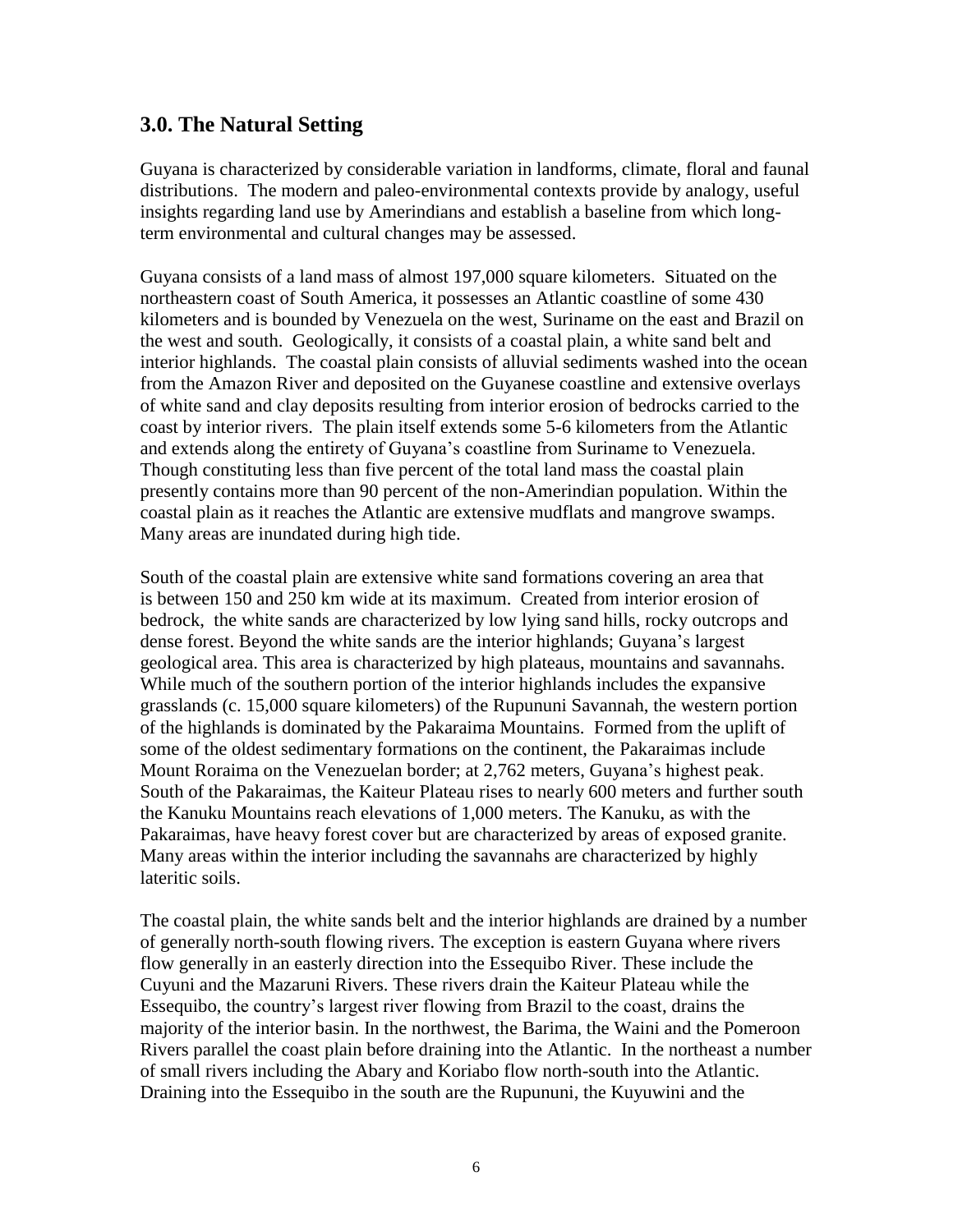Kassikaityu. The western Brazilian and Venezuelan borders include the Takatu and Ireng Rivers. The major river of the eastern region is the Berbice. Rapids and waterfalls limit upstream transport. Among the most noted hydrological features of the country is the Kaiteur Falls on the Potaro River, which descends 226 meters. Water types in Guyana include whitewater, black water and clear waters. Whitewater includes yellowish colored water carrying heavy sediment load in suspension, while clear water types appear green to olive-green in color and carry low levels of suspended sediments and organics. Clear waters are transparent to depths of more than 4 meters. Black waters which are olive to reddish-brown in color, are dominated by humic and fluvic acids carried in solution and typically are transparent to depths of about 3 meters. Whitewater is common in lower elevations, the coastal plains and major rivers including the Essequibo, Demerara and the Courtyne. Black waters are typically found in forested regions whereas clear waters occur in the interior highlands.

Climatically, Guyana lies south of the Caribbean hurricane belt and is influenced greatly by the northeast trade winds. Characterized by a tropical climate, high temperatures, humidity and rainfalls vary little seasonally. The most significant variation is between the dry and wet seasons though levels of rainfall do vary between coastal and interior highlands. The heaviest rains fall in the northwest of Guyana with significantly lesser rainfalls in the interior and southeast. Yet, rainfall levels in the Iwokrama Forest of central Guyana range between a high of more than 10,500 mm of precipitation in May (rainy season, May to July) to 1375 mm in November. Rainfall levels in the Rupununi Savannah are typically much lower. Temperatures remain relatively constant though varying slightly between wet and dry seasons. During the hottest months temperatures vary between 32ºC and 24ºC with slightly lower ranges during the cooler months, of the year (February). Humidity rates average approximately 70% year round though levels are typically somewhat lower in the interior portions of the country.

#### **4.0. The Ethnographic Context**

Guyana's Amerindian population consists of ten tribal groups which include three coastal and seven interior tribes. These groups are distinguished by language and culture but are socio-politically similar, exhibiting a highly individualistic social structure (Rivière 1984). Ethnographic documentation of Guyanese Amerindians began in the late  $19<sup>th</sup>$ century with Im Thurn's *Among the Indians of Guiana* (1983). In the early 20th century Walter Roth conducted ethnographic studies which resulted in the publication of a number of important surveys (Roth, 1915, 1924, 1929). Additionally, Farabee (1918, 1924) conducted fieldwork in southern Guyana. In the 1930's Gillen (1936) conducted extensive research among the Barama River Caribs. In the 1940s, Myers conducted minor studies among the Wapishana (see Meyers 1944, 1946). More systematic investigations were undertaken beginning in the 1950's with Butt's (1954) study of the Akawaio. Butt (Butt-Colson) continued to publish extensively on various aspects of Akawaio culture through the 1980's. In the 1950's and early 1960's, Fock (1963) and Yde (1965) published accounts of the lifeways and material culture of the Wai-Wai work furthered by Mentore (1984, 1988, 1995). More recently, Forte has published on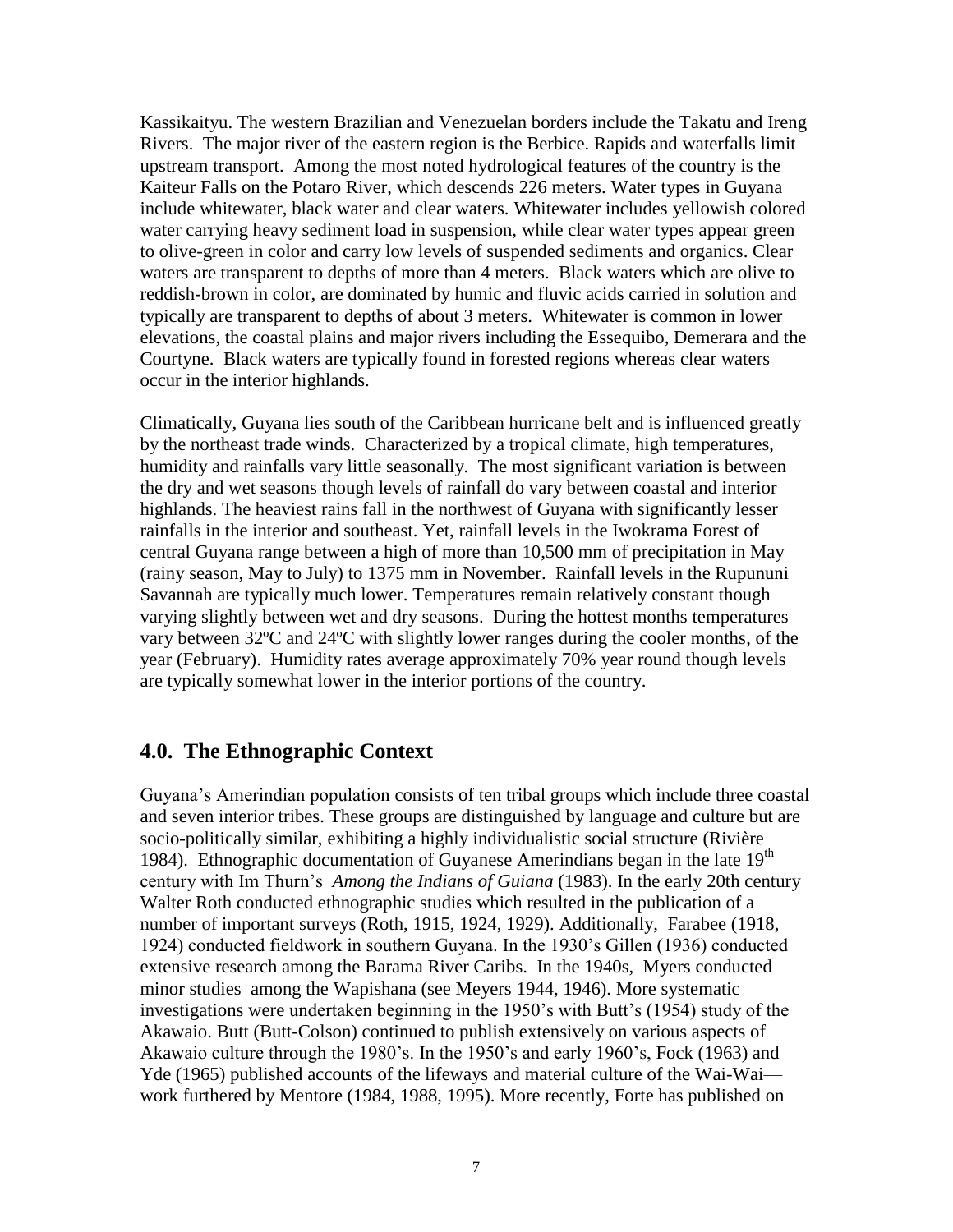Makushi and Wapishana and on issues relating to contemporary Amerindians (1989, 1993, 1996a, 1996b). Menezes has published widely on the history of Amerindians in Guyana (1979).

The coastal groups consist of Carib, Arawak and Waroa tribes—their names derived from the three language families of Guyana. The remnant Carib population is largely coastal while Arawak are found to the west in the vicinity of the Pomeroon River, and are with Warao located in eastern Guyana near the Couretyne River. The remaining interior tribes include the Akawaio, Arekuna and Barama River Caribs and Patamona, who inhabit the northwestern portion of Guyana and the Makushi, Wapishana and Wai-Wai who are inhabitants of the southern savannahs. The Wai-Wai are found in southern Guyana in what was formerly Taruma territory and in Brazil.

The settlement-subsistence regimes of the Amerindian populations in Guyana vary somewhat according to environmental context. The most obvious distinctions are those between forest populations of the southern savannahs though socially groups are generally autonomous as Revière (1984) has observed. The northern forested regions of Guyana are inhabited by populations living in small villages along major river courses. Forest villages consist of several households typically garden manioc and a range of other vegetables, hunt local game which is often scarce and make use of the extensive fishery. Garden plots and more extensive fields tend to be located within relatively short distances of structures.

Variation in subsistence relates primarily to the dry/wet seasons which make different resources either plentiful or scarce. In the south, villages consist of a few to several households but tend to be less aggregated and are situated near bush islands where gardens/farms are located. While settlements are adjacent to the forest, most are found several kilometers from residences. Though the rainy season generally impacts all groups, peoples of the south are particularly affected by the seasonal flooding of the savannahs. The rains, however, insure the migration of large freshwater fishes into the streams and rivers of savannah and are held in shallow ponds for extended periods until rainfall lessens at the beginning of the dry season.

# **5.0. Pleistocene-Holocene Environmental Settings and Settlement**

Though paleo-environmental data for northeastern South America are not extensive, a number of studies allow for construction of major episodes of change relating to both coastal (littoral) and interior portions of Guyana. Pleistocene glacial advances saw the Guyana coast to extend 100 kilometers seaward from its present configuration. During the Late Pleistocene-Early Holocene (10,000-7200 B.P., Before Present) the coastline was inundated by waters associated with the glacial recessions which left the coastline laying some meters below the present surface (see van der Hammen 1963, van Andal 1967). After 7200 B.P. coastal conditions favor the development of mangrove swamps and associated peat deposition which created the brackish conditions prevalent today in areas of the north littoral. Williams (2004) suggests that between 6,000 and 4,000 years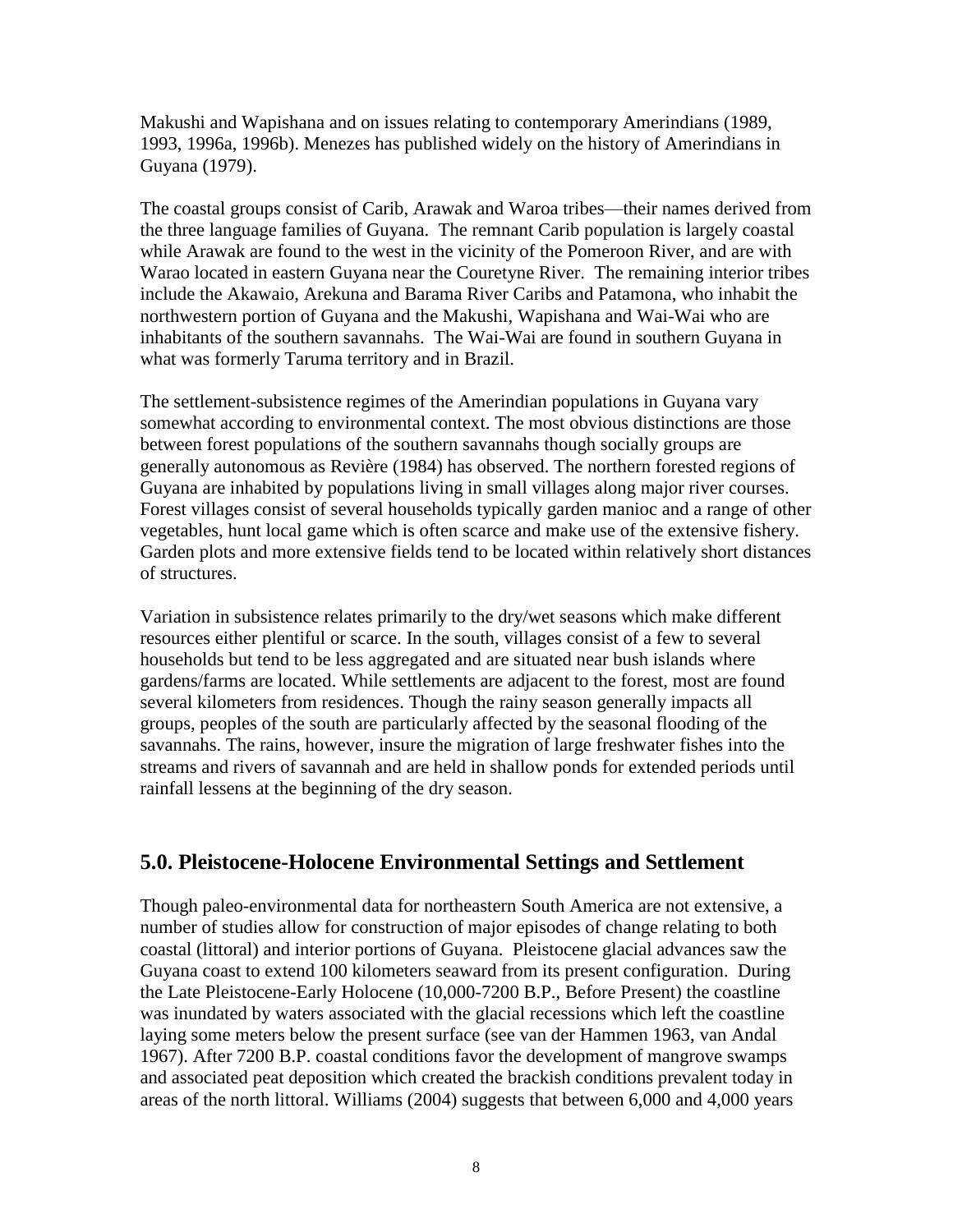ago, highland runoff converted intertidal mudflats to seasonally inundated savannahs. Following a warming interval around 4,000 B.P., water salinity increased and peat deposition ended creating what are essentially modern conditions. One of the significant features of the Holocene environments of the coast is an increase in shellfish resources, which Williams (1985) considers important to the emergence of Archaic culture in the northwest and which correlates it with episodes of the alternating presence of freshwater and brackish swamps which Williams believes provided an important alternative to use of the *terra firma*. The varied micro-niches of the context are suggested by the pollen analyses of Seba Creek.

The interior forests and savannahs of Guyana have been significantly influenced by glacial climates. Though debate continues about the extent of savannahs within the tropical forests (see e.g. Sarmiento 1984), several dry episodes or warmer periods are known. Between 26,000 and 14,000 B.P. relatively cool/dry conditions prevailed across the Guianas. Following this cooler period, conditions 14,000 and 10,000 years ago became somewhat warmer and were associated with increased rainfall. The emergent conditions of the Holocene or modern period are characterized by several dry intervals occurring between 11,000 and 9,500 B. and around 4,000 B.P. During these times there appears to be increased settlement of the interior forests and savannahs in what Williams (n.d.) views as a shift to horticulture. Following Haffer's (1969) forest fragmentation thesis, Haffer (1982), Brown (1977), Brown and Ab'saber 1979), and Prance (1973, 1982) have argued for the emergence of *refugia*, one of the larger stretching across southern Guyana to the Pakaraima Mountains. Recently, Van der Hammen and Absy (1994) argue for a Late Pleistocene (22,000-13,000 B.P.) desication resulting in the development of a large western Amazonian forest and several smaller forests in the eastern shield. Importantly, the desiccation associated with these models would have resulted in significantly greater areas of savannah or mixed forest/savannah of the type associated with Paleo-Indian occupations elsewhere on the continent (e.g. Roosevelt et al. 1996). Plew (2010), in contrast to Williams (2004), views the alternating conditions of the Late Pleistocene/Early Holocene as providing new adaptive opportunities rather than periods of instability.

#### **6.0. Paleo-Indian Hunter-Gatherers and Early Archaic Foragers**

Traditionally viewed as an ecological barrier providing scarce resources, the Amazon Basin was seen as having limited aboriginal development. Despite the bias of North American archaeologists, scholars who have recognized the richness of the Amazonian environment and the innovation of technologies adapted to the utilization of arboreal fauna and aquatic resources have argued for a cultural pattern co-existing or coeval with the North American pattern (see Bryan 1991).

Between 1988 and 1992, Anna Roosevelt, working closely with Brazilian archaeologists exploring sites along the lower Amazon, conducted excavations at the site of Pedra Pintada near Monte Alegre. Based upon 56 radiocarbon dates from carbonized plant remains and 13 TL dates from burned lithics and sediments, Roosevelt documents an impressive series of occupations between 16,000 and 10,200 years ago. The majority of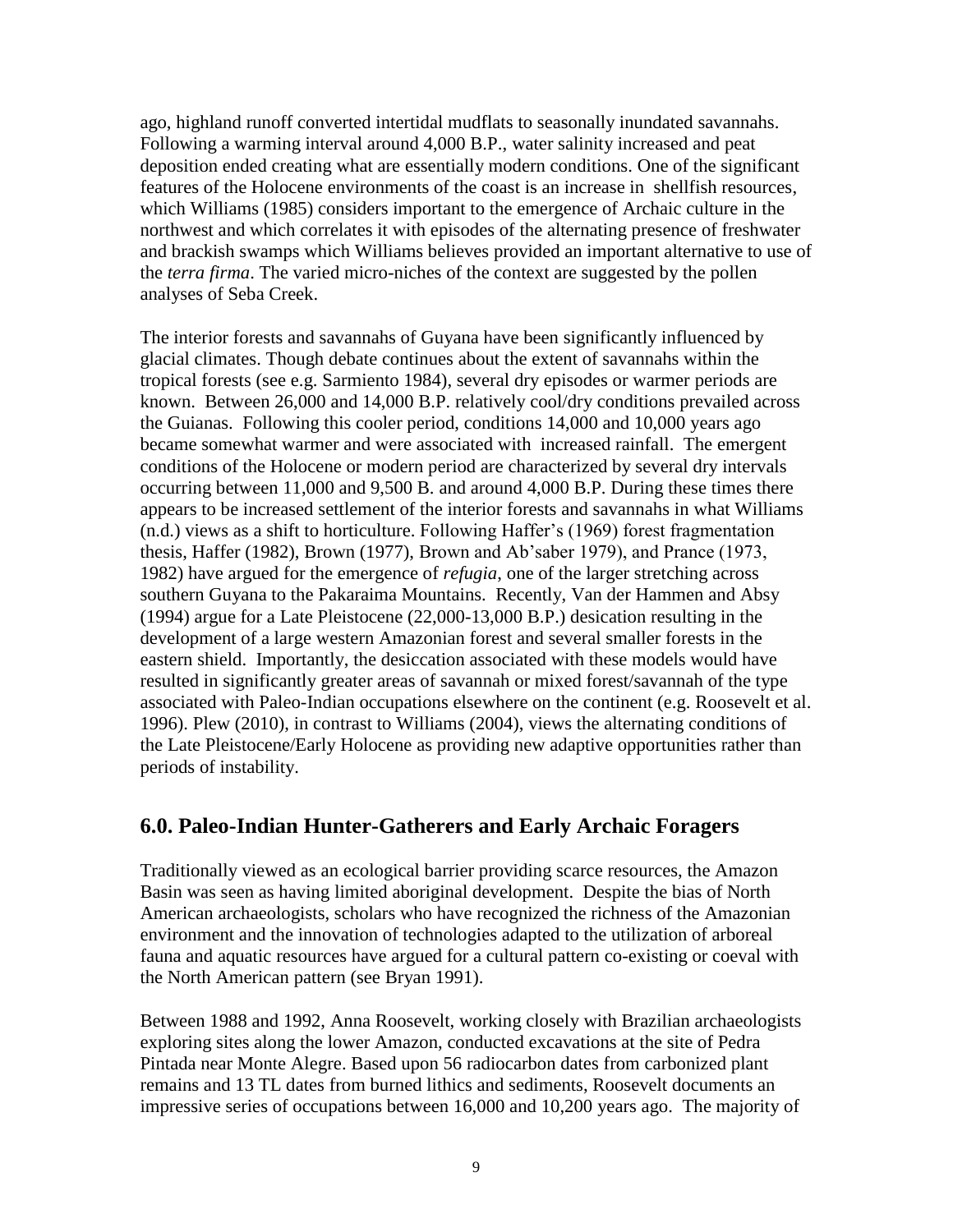dates fall between 12,000 and 10,000 years ago, a period contemporary with the North American Clovis. The occupational levels are characterized by bifacially produced quartz spear points of the type found at Lagoa Santa (Hurt 1960; see Lynch 1998 for discussion) and elsewhere in Late Pleistocene/Early Holocene contexts, other bifacial implements, pigments in stratigraphic relation to cave paintings, and a wide variety of plants including fruits, berries, and palm, and faunal remains which include fishes, mollusks, turtles, tortoises, birds, rodents, and small and large game.

The work of Roosevelt and her colleagues (1996) demonstrates that some Paleo-Indians were rock-painting, tropical, forest river foragers contemporary with North American Paleo-Indian cultures and provides evidence that Paleo-Indians were more complex, widespread, and diverse in their adaptations than formerly believed.

Such recent discoveries have implications for the early prehistory of Guyana inasmuch as Williams (1985b) suggests that the earliest peoples inhabiting Guyana were Big Game Hunters of the type associated with North American temperate climates, though neither technology nor faunal remains are present document a megafaunal pattern (see Williams 1985b:6). This pattern is based in part on the convention that the Rupununi is a remnant of a larger Pleistocene Savannah extending along the periphery of the Amazon during glacial maximums when the Amazon was substantially smaller than at present and that it served as a corridor through which early peoples migrated into Brazil.

Two Paleo-Indian specimens have been collected near the Barima River and an additional specimen collected from the Essequibo River. In addition, Williams (1985b) reports a tanged Paleo-Indian projectile from near the Ireng River on the northern perimeter of the Rupununi. These projectiles are similar to the Paleo-Indian specimens recovered by Roosevelt at Pedra Pintada on the lower Amazon, by Hurt (1960) at Lagoa Santa in Brazil, and at several other locations east of the Andes (see Lynch 1998; Simoes 1976) and most recently near Mariwau in the south Rupununi savannahs (Plew and Pereira 2002).

Following a Paleo-Indian period, Williams (1985b) argues that so-called Meso-Indian or Archaic hunter-gatherers emerged on the savannah ca. 7,500 B.P. and were characterized by bifacially worked projectile points, crudely chipped stone implements, and elaborate petroglyphs. The chronology of the "Rupununi Archaic," which may be quite correct, is at present based on typological comparisons with relatively older assemblages in other areas of South America. This is particularly true of many of the rather simple tools reported for the region.

Williams (1985b, 2004) argues for an early occupation by Archaic peoples in northwest Guyana beginning around 7,000 B.P., originating in the vicinity of the Aruku Hills and Barima River and distinct from the savannahs in its emphasis upon littoral resources and in particular upon the molluscan resources of the mangrove swamps near the coast. Within the area, material culture is composed of the simplest chipped stone tools and a few simple woodworking tools adapted to forest exploitation. Direct evidence in support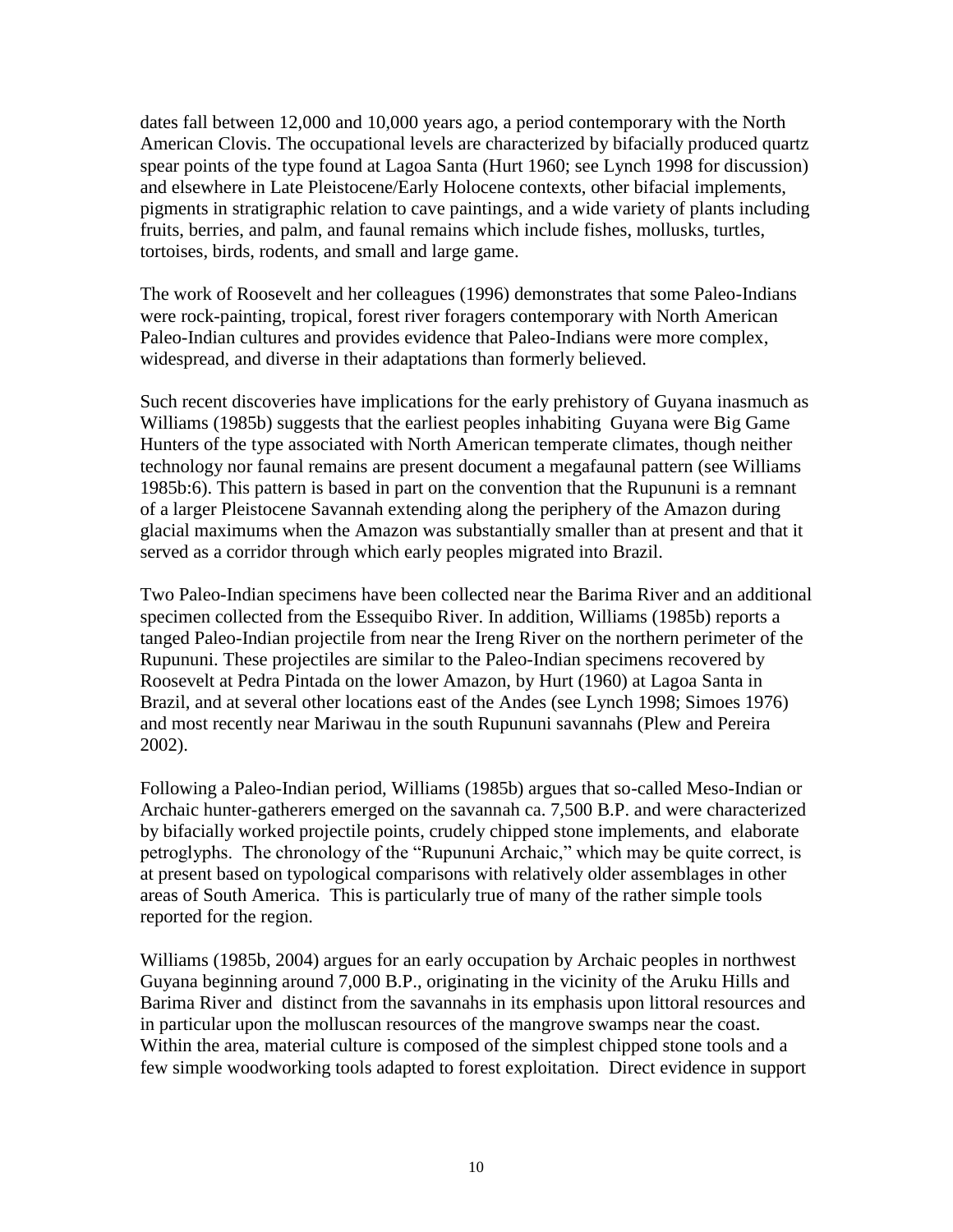of the assertion is tentative at best. Nonetheless, it would appear that in the post 7,000 B.P period that a more traditional Archaic lifeway emerged.

## **7.0. Archaeology of Northwestern Guyana: Archaic Shellfishers and Early Horticulturalists**

In the northwest of Guyana, there are presently no significant evidence of Paleo-Indian occupations. Thismay reflect the less than hospitable environment of the coast during the late Pleistocene (Plew 2010). The archaeology of the northwest includes Archaic and later Horticultural occupations. The Archaic is characterized as the Alaka Phase dating between A.D. 1 and A.D. 500. The Archaic occupations which are associated with an extensive exploitation of shellfish are known from excavations of several shell mounds found within the region. The mounds which range up to 80 X 30 meters and are between one and fifteen meters in height provide insights regarding the economic and social lifeway of the early littoral pattern. The earliest known shell mound is the Pirika Mound, which has been radiocarbon dated at c. 7, 280 B.P. (Williams 2004) Subsistence data suggest the periodic use of snail, mussel, oyster, crab and conch as well as birds, fish and mammals. Though not directly evidenced in the record it is presumed that a range of plants including palm were utilized by local groups. The toolkit associated with the earliest populations includes simple percussion made choppers, hammerstones and picks produced from andesite, quartz and schist. Associated features of the Alaka Phase culture dating between A.D. 1 and A.D. 500 and well known from Barabina Mound include firecracked rock, and concentrations of lithic debris associated with the manufacture of stone tools, hearths, storage pits, postmolds and burials. Evans and Meggers (1960: 63-64) note what they describe as a late "incipient ceramic" phase associated with a few rather crudely made shell-tempered sherds of the type Wanaina Plain. The "incipient ceramic" period is associated with groundstone tools that include celts, mortars, manos, pestles and grinding stones. The excavation of flexed burials of adults and children provides some limited insights into the social aspects of Archaic life in the northwest.

The Archaic shell mounds of the northwest have recently become the focus of a debate regarding the early appearance of pottery in Guyana and thereby an early emergence of horticulture. Traditionally, horticulture was associated with large village sites of the Mabaruma Phase dating between A.D. 500 and A.D. 1600 (Evans and Meggers 1960:122). These sites, which range to more than17,000 square meters in area, are associated with coarsely tempered Mabaruma Plain and an assemblage that includes manos, metates, polished celts and possible hoes. Mabaruma pottery is replaced by sandtempered Hosororo pottery in the later part of the phase. Notably, the appearance of pottery in the archaeological record has been taken to reflect the beginning of the Formative period. Williams (1998) has recently argued for an early beginning of the Mabaruma Phase at 1600 B.C. on the basis of early pottery at Barabina and at Hosororo Mounds. His assertions are, however, challenged by Roosevelt (1997), who notes inconsistencies in his data presentations and points to an early occurrence of pottery in Alaka Phase levels instead of those considered Mabaruma.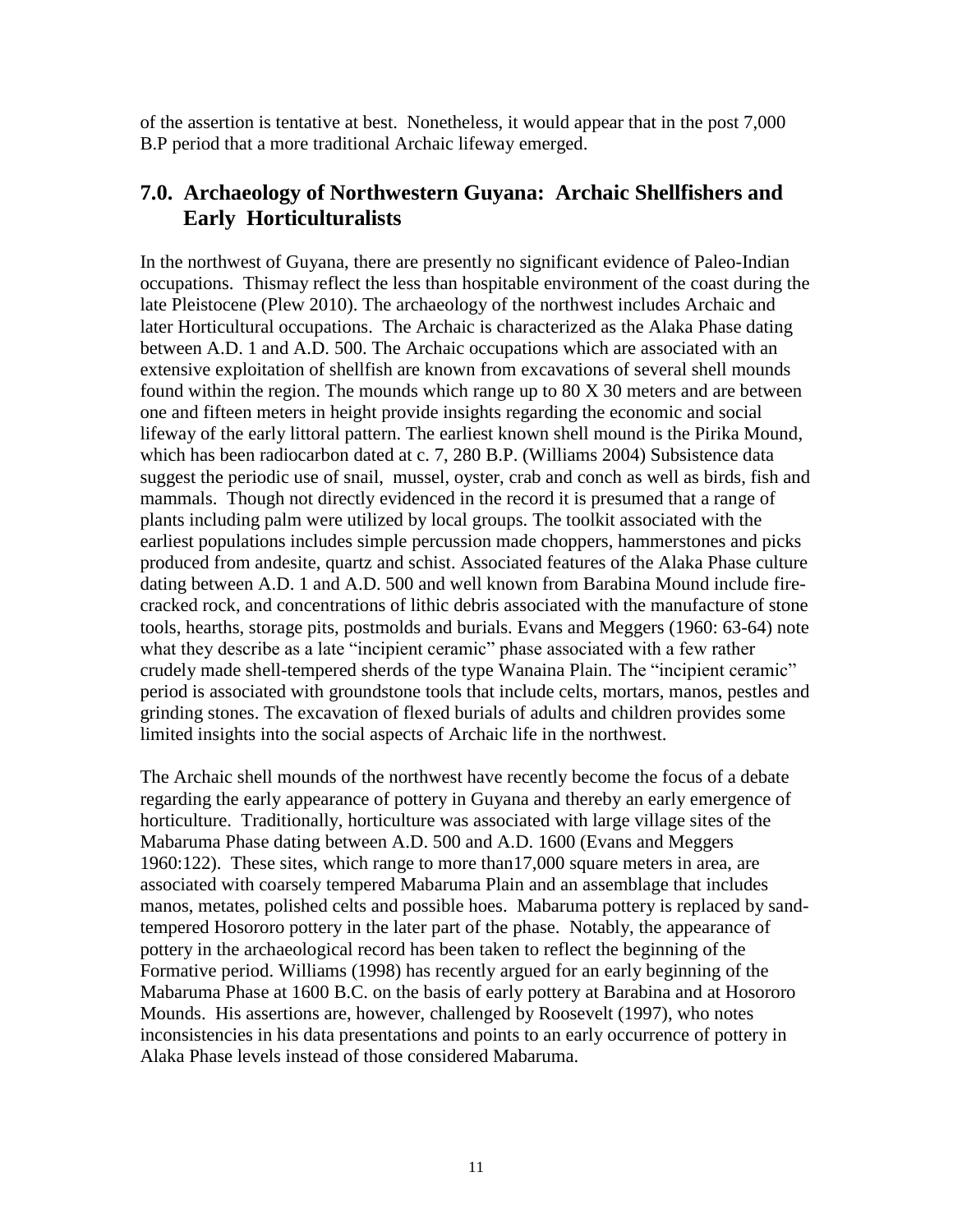During the past five years, excavations at the Kabakaburi, Wyva Creek and Siriki shell mounds have expanded knowledge of this Archaic pattern.

Wyva Creek produced is radiocarbon dated to 6340+/-50 BP (Beta-264970, calibrated age of 7410-7350 BP) — making the mound one of the oldest in the northwest and possibly of the age of the Piraka Mound (Williams 2004, Plew and Willson 2010).Though it is clear that the primary activity at Wyva Creek was collection and processing of shellfish, the recovery of fish and large to medium mammal remains indicate some variance in diet.

In contrast to Wyva Creek, Siriki is the largest of the Archaic shell mounds in northwestern Guyana.

Occupations of Siriki mound, which appears relatively undisturbed, span a period of some 4,000 years. The early use of the site is contemporary with occupations at Akawabi and Barabina. A more recent date of 270+/- 30 BP suggests a very late use of the mound and and may indicate a late presence of shellfish in the area or simply a late Holocene reoccupation of the mound. Materials are of the Alaka Phase.

# **8.0. The Archaeology of the Northeastern Guyana**

The northeastern portion of Guyana is characterized by prehistoric occupations that include evidences of two major cultural patterns— the Abary Phase (Evans and Meggers 1960) and the Hertenrits Complex described in Suriname (Boomert 1980). The Abary Phase is found within the Abary watershed of the Berbice River and dates the period after A.D. 1200. Defined by Evans and Meggers, subsequent excavations at Recht-Door-Zee (Wishart 1982a) have demonstrated possible Koriabo influences in the ceramic inventory and the use of wattle and daub house construction (Wishart 1982b). To the east of the Abary River, the Hertenrits complex is defined primarily from excavations in Suriname (Boomert 1980, Versteeg 1985) and appears to date somewhat earlier than the Abary pattern. Occurring as early as A.D. 600 at the Buckleburg Mound in Suriname, ceramics are notable in the use of kaolin temper derived from the Orealla Cliffs on the left bank of the Corentyne River.

Pottery sherds were typed into three major types including, Tiger Island Plain, Tuarakuli Plain and Abary Plain. Tiger Island Plain is cariapé tempered while Taurakuli Plain is tempered with crushed sherds and Abary Plain with sand. Stratigraphically, Tiger Island Plain is the predominant early type followed by Taurakuli and Abary Plain types. Abary Phase pottery exhibits some incision and modeling using nubbins with punctuates. Groundstone tools include axes, adzes, hammerstones, manos, metates and rubbing stones.

Subsistence is known from both archaeological and ethnographic data (see Williams 2004) and suggest that early occupants of the region utilized a range of resources reflecting the coastal and interior riverine environments and that would have included the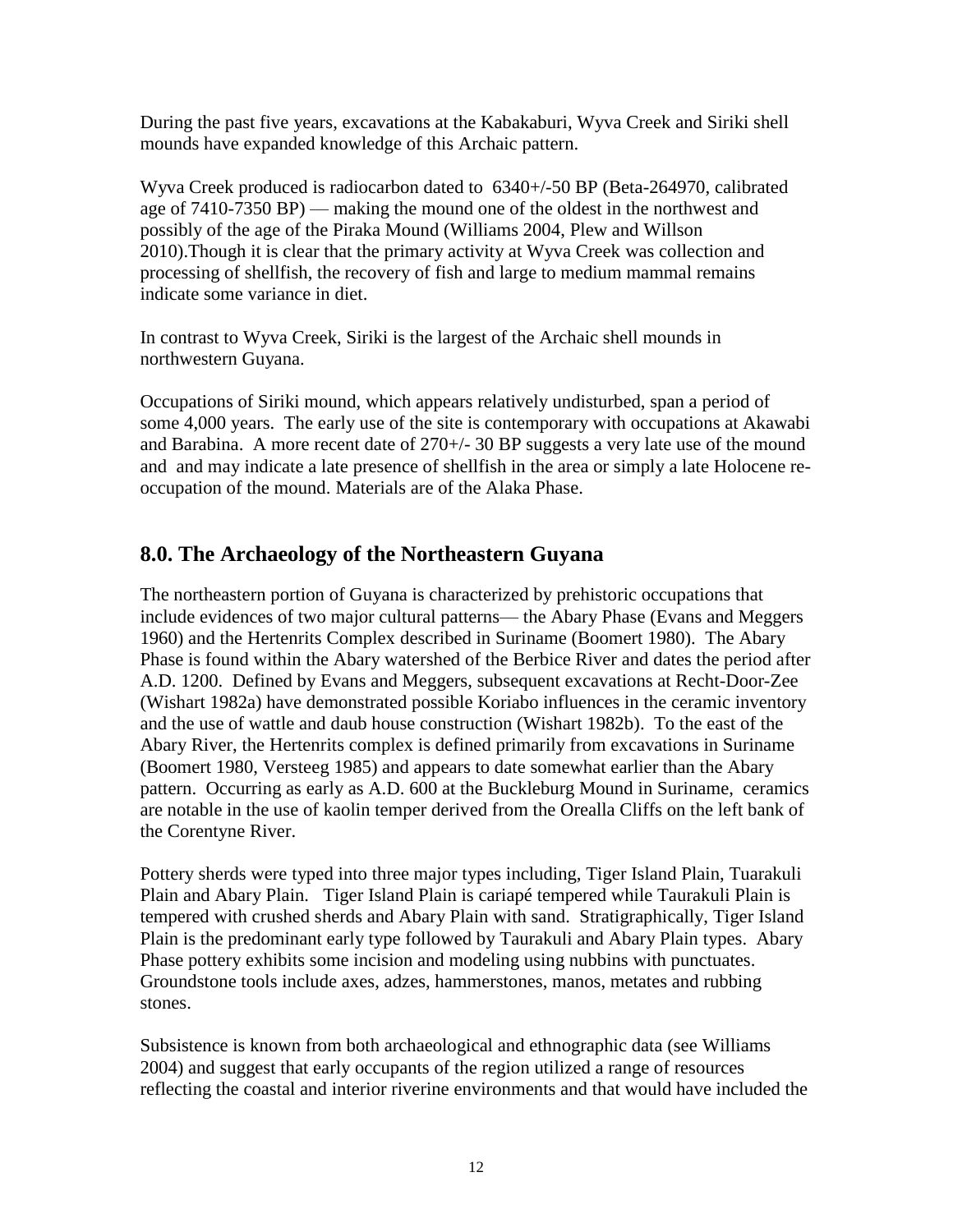use of a variety of plants, mammals, fishes and shellfish. The settlement patterns of the Abary and Hertenrits Phases most probably varied seasonally with a settlement pattern utilizing both primary and secondary waterways and characterized by use of sand reefs, ridges and artificial habitation mounds as well as raise field agriculture (see Boomer 1976, 1980; Im Thurn 1984, Osgood 1946; Parsons and Deneven 1967; Poonai 1962; Roth 1944; Verrill 1918; Verteeg 1983 and Wishart 1982a, 1982b).

In northeastern Guyana and in adjacent areas of Suriname and perhaps as a part of the Abary pattern, artificial habitation mounds and raised fields are present. Artificial habitation mounds of the Hertenrits Culture include the Buckleburg 1 and Wageningen-1 mounds reported east of the Cortenyne River in Suriname (Boomert 1980; Verteeg 1985). Many of the mounds rise 2-2.5 meters above the surrounding areas and are quite large having, as in the case of the Buckleburg-1 mound, an estimated volume of 100,000 cubic meters. Many of the late Hertenrits mounds are encircled by moat-like water bodies measuring 20-100 meters in width (see Williams 2004, 32

Also present in the region are raised fields of the type generally described by Parsons and Deneven (1967). Features of this type are known in Guyana near the historic Fort Nassau on the Berbice River (Simon n.d., 2008). The features consists of 787 raised field mounds ranging between 1.7 and 0.48 meters in height, 4.96 and 8.25 meters in length and 1.7 and 6.9 meters in width. The mounds constructed from savannah top soil are generally arranged in a linear configuration and have no material culture associations. The presence of raised fields suggests that some areas saw the implementation of innovative strategies to local conditions and may have supported larger aggregates of population than previously thought.

# **9.0. The Taruma Phase: The Archaeology of Southeastern Guyana**

Named after the historic Taruma population which inhabited the area of the upper Essequibo between the mouths of the Kassikaityu and the Kuyuwini Rivers, the Taruma archaeological phase is characterized by a settlement pattern in which sites were located on hilltops and along river terraces having elevations above the flood zone. Sites appear to have been surrounded by garden areas and characterized by relatively shallow levels of refuse which in only one instance exceeded 30 cm in depth (Evans and Meggers 1960: 245). Refuse levels appear to be correlated with site size. Some sites such as Yochó are relatively small, measuring only 70 by 20 meters while other sites such as the Kassikaityu Mouth site measure in excess of 200 by 100 meters. Using seriation techniques and an estimation that a 10% change in sherd frequencies within stratigraphic cuts reflected occupation episodes, Evans and Meggers (1960:240-242) estimate the length of individual occupations and the overall occupation of the area to have been about 200 years. This suggests with respect to refuse levels that occupations while repeated in some instances involved relatively short intervals of time.

In addition to open village sites, petroglyphs documented near the mouth of the Kassikaityu River include both geometric and zoomorphic motifs.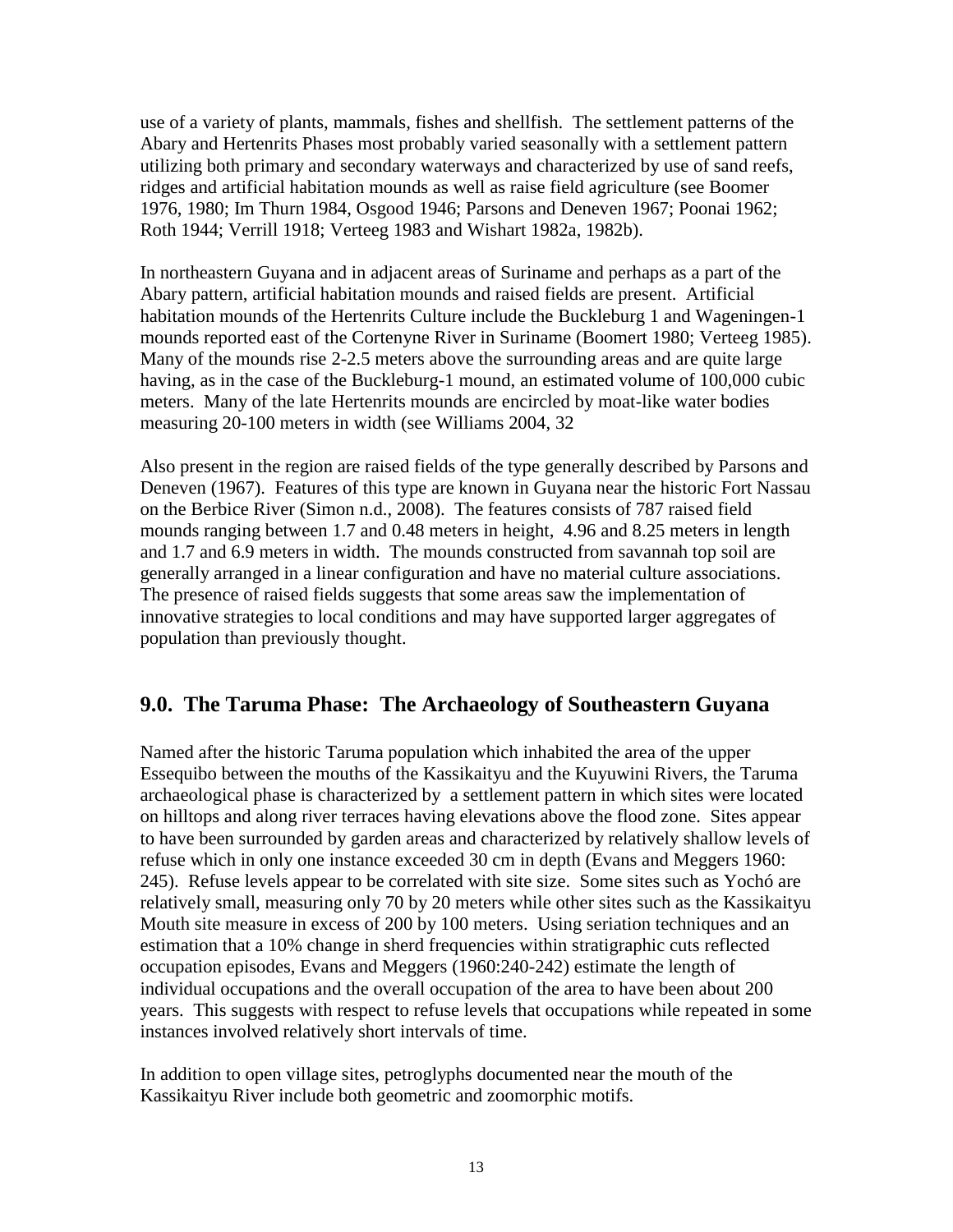Stone tools include an axe, chopper, rubbing stones, griddle or metate fragments quartz pebbles, cassava grater chips, and cores and debitage of chert, quartz and sandstone suggesting the manufacture of stone tools in Taruma Phase sites. Vessel forms include shallow to moderately deep bowls with upcurving walls, direct rims with a variety of lip forms, carinated bowls and globular jars having constricted necks and everted rims with pointed lips. Sand temper is common while cariapé-tempered pottery appears sporadically. Decorated pottery includes incised, punctate, stamped and red-on-white types. This trend is supported by evidence from three Taruma Phase sites (Muri, Camp Jaguar and Itabru) excavated by in the New River Triangle and the Upper Berbice River areas (Williams 1978, 1988). In addition to formal pottery types, other ceramic artifacts include conical pot rests, disks, spindle whorls and whistles. While European trade goods are relatively common in many archaeological phases of Guyana, only five Taruma Phase sites produced European materials. On this basis, Evans and Meggers (1960:246) argue for sporadic and superficial contact with Europeans. Regardless, the Taruma Phase represents a classical forest pattern.

#### **10.0. Archaeology in Iwokrama: The Central Guyana Rainforest**

The archaeology of Iwokrama provides what is presently the best source for interpreting forest adaptations in Guyana and the surrounding areas as well as the simultaneous use of the forest and savannah as part of a broader settlement regime. This is based upon surveys and test excavations conducted by Williams (1996) and Plew (2002, 2003). Williams (1996) explorations followed an intuitive strategy in which the survey effort was maximized by conducting a linear survey of stream and river courses. Williams (1996) analyzed the data from these surveys within a cultural-historical framework which included consideration of the Paleo-Indian, Archaic, Horticultural and the Historic Period associated with Fort Arinda established in 1734.

The Archaic Period, dating between 7,000 and 3500 years ago, is characterized by a pattern of broad spectrum foraging associated with a wide range of archaeological site types including artificial groundstone depressions, chipping stations/manufacturing locations, petroglyphs and isolated artifacts. Because the Archaic economic strategy reflects considerable use of the forest, a range of new "groundstone" tools including axes, adzes and other woodworking and plant processing tools appears in the archaeological record for the first time. Some items are associated with the manufacture and use of artificial depressions consisting of open basins used for plant processing and for sharpening grooves.

Among the most notable archaeological sites within the Iwokrama forest are groundstone features which occur in numerous locations along the major rivers. The features include shallow basin depressions used for processing plants, most commonly plants used for fish poisons, and steeply incised grooves believed to be used as sharpening grooves for axes, adzes and other woodworking implements. Stone grinding depressions and sharpening grooves which Williams (1985b) has commonly referred to as "pollisoirs" have not been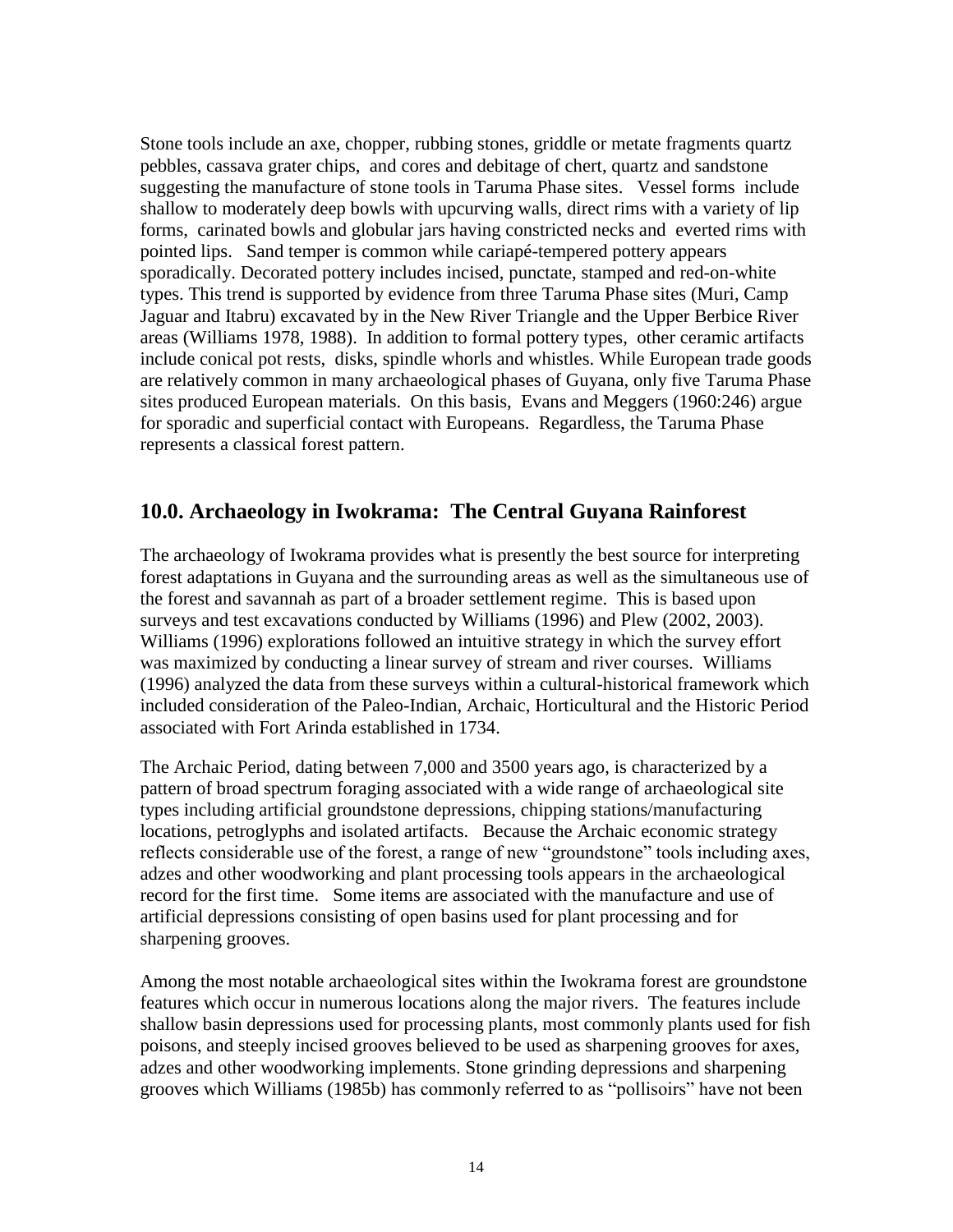systematically recorded in many areas. These occur in a variety of forms and often with shallow basin depressions.

Though Archaic occupations/use areas are primarily located along major rivers, the Iwokrama Mountain survey (Plew 2002) identified landscape features including streams, seeps, boulders along small streams, rock outcrops, stone piles and large rock boulders near summits which are as site locations in the interior forest at distances from major rivers.

During the Horticultural Period dating between 3,500 B.P. and the Historic period, occupation in Iwokrama is documented by the recording of seven archaeological sites containing evidence of pottery.

Most notable and relevant to the horticultural horizons in the reserve are excavations conducted by Williams (1996) and Plew and Pereira at Errol's Landing.

Radiocarbon dates of 2080+/-70 B.P. (Beta-76246) for the 45-60 cm level and of 2910+/- 80 B.P. (Beta-76247) establish the lower levels of the site to date into the early Horticultural Period.

Pottery was manufactured using a coiling technique and temper that utilized quartz sand, decomposed granite and caraipé. Core color varies, with pottery being relatively hard (3.0 Moh), well smoothed and occasionally burnished (Williams 1996). Painted pottery generally consists of red-on-white.

Decorated ceramics from Errol's Landing include a range of vessel forms and decoration techniques that include , modeling, incising, brushing, scraping, stamping and fingertip impressions, . red and white slips, vertical semicircles, strap handles, zoomorphic lugs and punctated nubbins.

While no evidence of Paleo-Indians has to date been identified, it appears likely that such evidence may come to light given the appearance of Paleo-Indians elsewhere in Guyana and the Amazonian basin. It seems likely that Paleo-Indians utilizing the northern Rupununi would have intruded into the Iwokrama forest.

The Archaic Period, which dates between 7,000 and 3,500 years ago, suggests a pattern of broad spectrum foraging and a range of associated sites which are well documented within the reserve, and include a range of sites that include petroglyphs, sharpening grooves and a chipping stations.

The settlement pattern of the Archaic Period may be described as one in which sites were situated along major river courses and near falls and rock outcrops. The location and size of sites suggest that foraging populations utilized the fisheries and forest resources, the exploitation of which was made possible by stone tools produced from locally acquired materials. The recent discovery of aboriginal sites along tertiary drainages (Plew 2002) away from major rivers may indicate an intensive use of Iwokrama.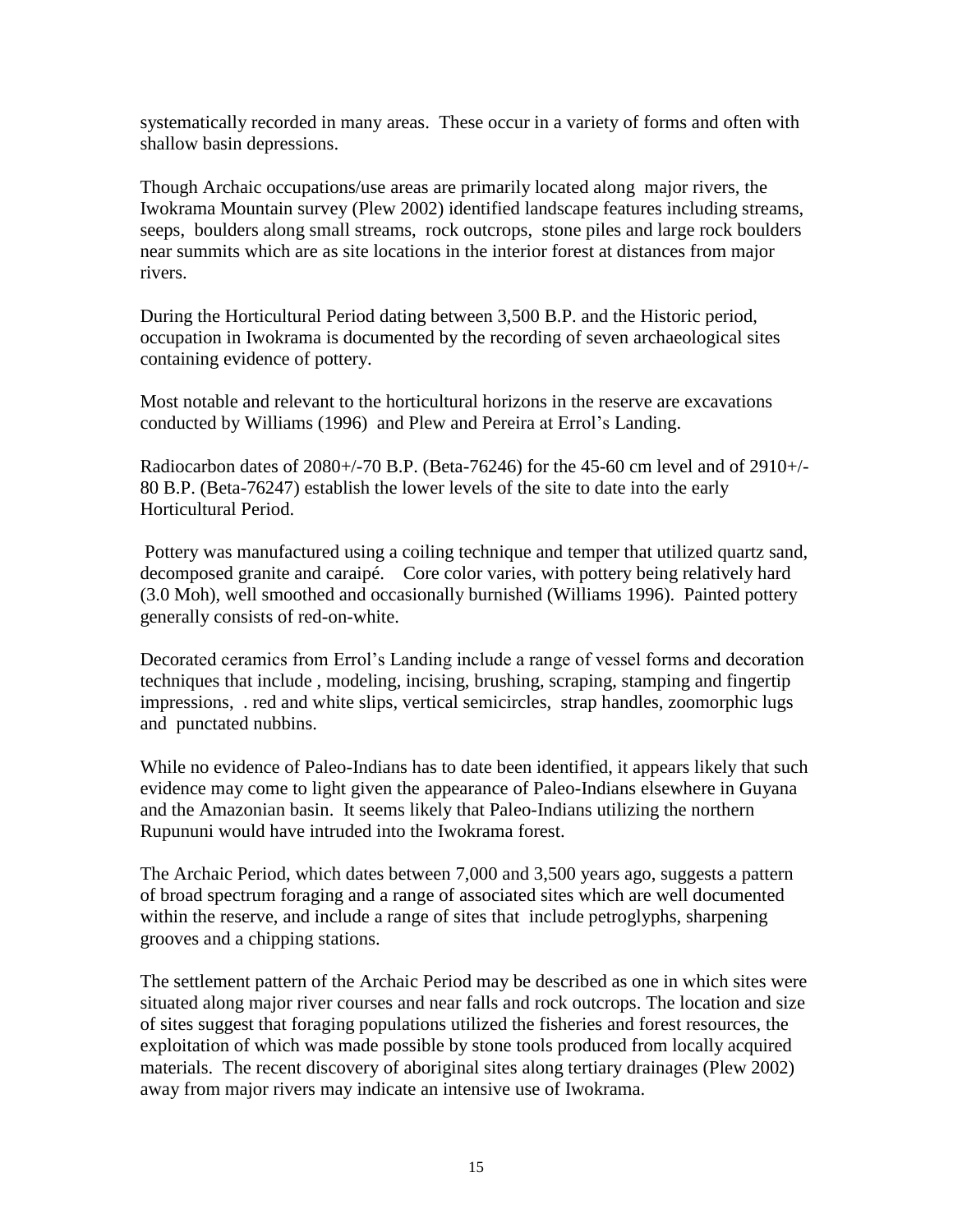### **11.0. Archaeology of the Rupununi Savannah**

Evidence of Paleo-Indians in the Rupununi is limited to a few discoveries including Williams' (1985b) report on a Paleo-like point from the Ireng River. Additionally, Plew (1997) has identified a second triangular quartz specimen from the Im Thurn collections at Cambridge University which were collected on the Ireng River. An additional specimen from the Mariwau area in the Rupununi has been identified (Plew and Saras 2001). At present, these finds constitute the limited record of early Paleo-Indians in the Rupununi.

As defined by Williams' (1985) Archaic artifacts, features and sites in the North Rupununi include chipped and groundstone artifacts (Evans and Meggers 1960, Roth 1924, 1929, Williams 1978); features which include rock alignments (Brown 1876, Henderson 1952), rock circles (Brown 1873, Henderson 1952) and rock piles (Henderson 1952); grinding surfaces or depressions and sharpening grooves (*pollisoirs*); and petroglyphs. Earlier explorers in the area noted petroglyphs in the north Savannahs (see Hortsmann and Tollenaer in Harris and Villiers 1911), while additional glyphs have been described by Brown (1876) on the Kwitaro. Petroglyphs have also been reported by Dubelaar and Berrange (1979), Hanif (1967), Poonai (1970), Goodland (1976), and most notably by Williams (1979a, 1985b) at Aishalton and at Shiriri Mountain (Plew and Pereira 2001). Williams (1985) considers these features to date to the pre-horticultural Archaic period. It appears likely that many of the Archaic artifacts and features are also associated with later horticultural communities.

The archaeology of the Rupununi Savannahs documents possible early Paleo-Indians and extensive Archaic and Horticultural occupations. A Paleo-Indian presence is evidenced by paleo-type points found near the Ireng River (Evans and Meggers 1960) and in the vicinity of Mariwau (Plew 2005a) in the south savannahs. The Archaic Period is assumed to date as early as 5,000 B.C. and is characterized by a range of chipped and portable groundstone artifacts as well as features/permanent artifacts that include grinding surface/depressions and sharpening grooves (*pollisoirs*). In addition, geometric rock alignments, stone piles (cairns), and circles are common. Further important is the widespread manufacture of petroglyphic rock art. Best known is the rock art of Aishalton and Makatau Mountain where 30 petroglyph sites comprised of 686 motifs are carved on granite boulders. Consisting mainly of bimorphic and geometric motifs, elements were inscribed using a broad line and deep groove technique which often combined dots and furrows in settings with bimorphic and geometric motifs. Williams (1980, 1985) argues that varied combinations of motifs allowed for a sequential reading of elements which signed the presence of resources in different areas. This association is thought to have linked rituals related to subsistence though it is unclear whether the local shamans or *peaiman*s produced the rock art. Williams (1979), based on excavations along the margins of the granite boulders reports the recovery of stone tools he believes were associated with the manufacture of the rock art.

The material culture of the Rupununi Phase as described by Evans and Meggers (1960) and Plew (2001, 2005) includes a range of chipped and groundstone artifacts ( $N=76$ ).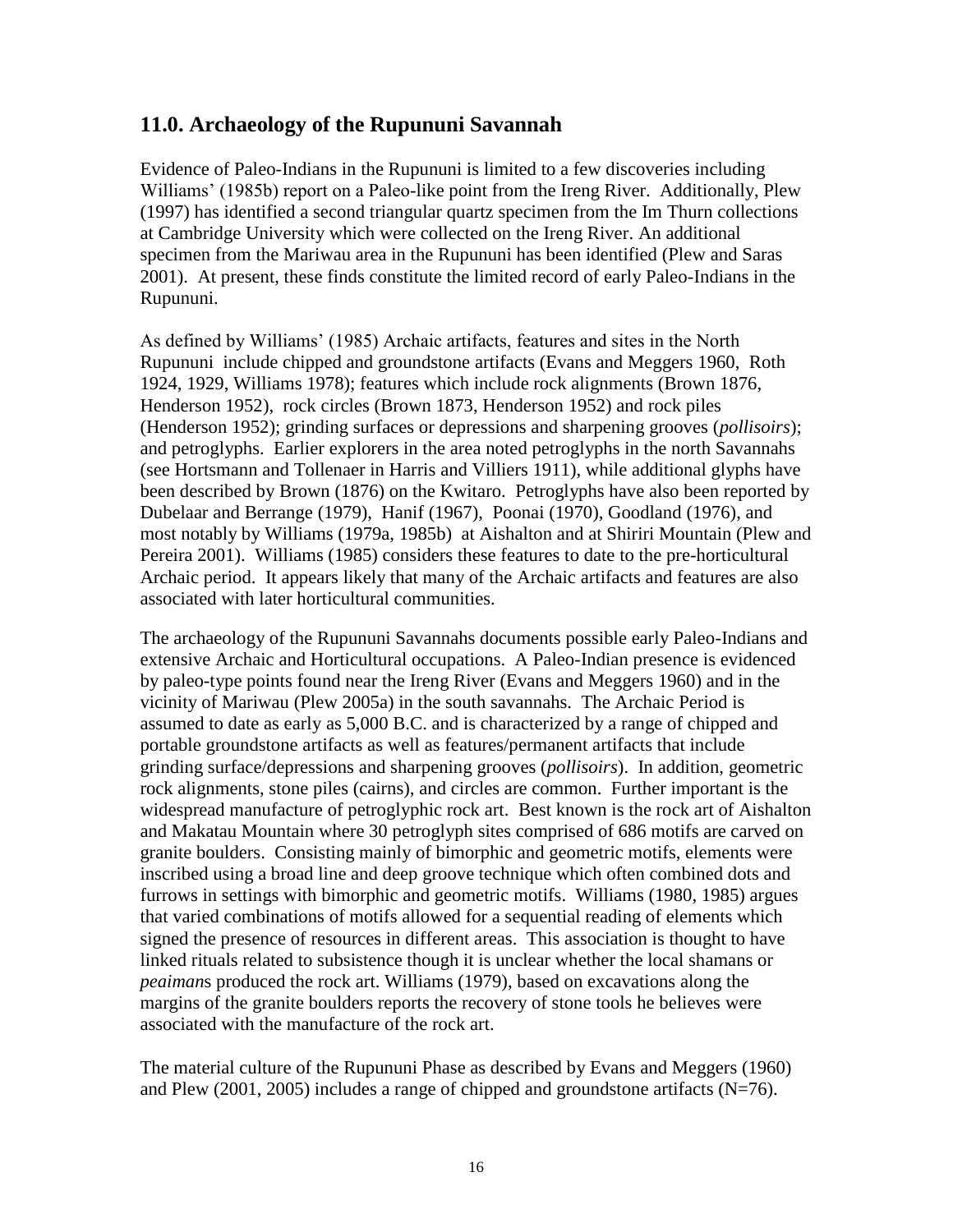Made predominately from syenite, quartzite, sandstone and felsite, these include anvils, grooved axes, choppers, hammerstones, hoes, manos, metates, cores and flakes and two stone bowl fragments. More prominently represented are pottery vessels and sherds of the types Kanuku and Rupununi Plain. Made by coiling, a variety of surface colors within a range of orange to reddish orange to reddish brown is characterized by three forms. These include shallow to deep bowls with outsloping to almost vertical walls, direct rims and flattened to rounded lips; globular bowls and jars with walls rounded and incurving with rounded lips; and bowls and jars with a ridge of carination forming sharp to rounded shoulders, above which walls incurve before expanding to direct rims having flattened or rounded lips (Evans and Meggers 1960:307-308). Kanuku Plain is distinguished from Rupununi Plain by the absence of a gray core. In addition to a few unclassified cariape-tempered sherds, a number of unclassified decorated sherds were noted. Techniques include incision, applique, punctate, white paint, white slip and red film. Pottery artifacts included three fragments of a pottery rest, crude anthropomorphic figurine fragments, a coiled ceramic disk, nineteen shaft polishers made from both Kanuku and Rupununi Plain sherds and a cubical rubbing tool (Evans and Meggers 1960).

The Horticultural Period is associated with the first presence of pottery and is associated with the Rupununi Phase defined originally by Evans and Meggers (1960). The phase thought to be associated with the historic Makushi and Wapishana is believed to date from the end of the  $18<sup>th</sup>$  century. In many instances Rupununi phase sites contain  $18<sup>th</sup>$ and 19<sup>th</sup> century European trade goods. Two pottery types, Rupununi Plain and Kanuku Plain constitute the majority of the ceramic inventory. Forms include deep bowls with steep walls, globular bowls and jars with rounded walls and incurving and rounded lips and carinated vessels forming round to sloping shoulders. Surface color ranges typically from orange to reddish orange to reddish brown. The two types are distinguished by Rupununi Plain having a gray core. A few unnamed sherds include decoration in the form of appliqué, punctuates, white paint and white and red slips. Other ceramic artifacts include pottery rests, disks and anthropomorphic figurines. Chipped and groundstone artifacts include anvils, choppers, grooved axes, hoes, manos, metates, hammerstones and stone bowl fragments. The settlement pattern includes habitation sites (open villages), manufacturing stations, fishing sites, ceremonial sites (rock alignments), cemetery sites and rock art locations. Recent investigations suggest a broader range of activities and site types within the area as evidenced by the elaborate cemeteries at Shiriri Mountain (Plew and Pereira 2001) and near Mariwau (Plew and Saras 2008) and in variation with specific site types as with groundstone features near the Sawariwau River (Plew, Mercer and Sundell 2008). The diversity of Rupununi settlement reflects the varied nature of the savannah environment in which Amerindians utilized open terrain along streams and rivers for habitation, adjacent bush islands for farming or gardening and higher elevations within the mountains for ritual practice and for cemeteries.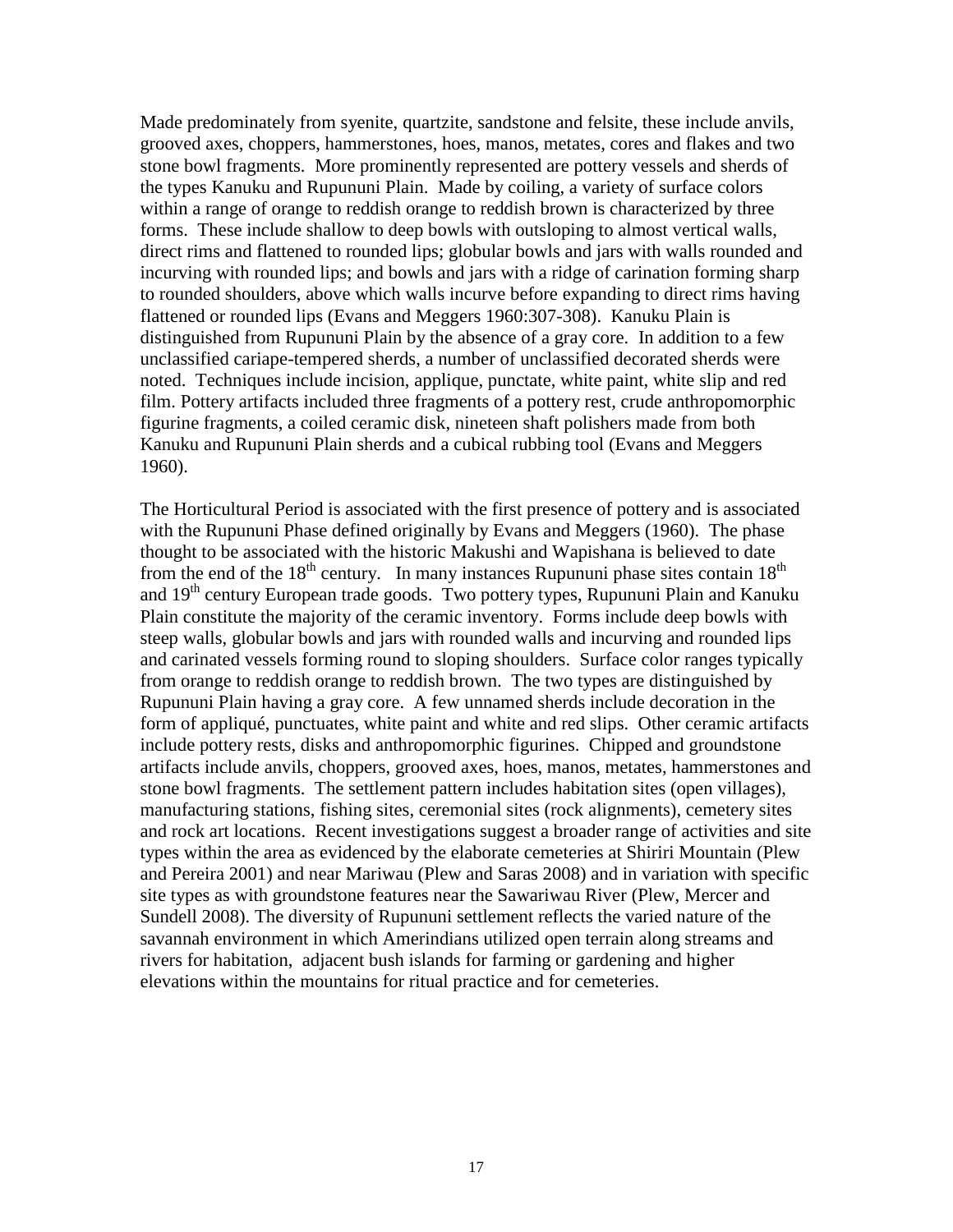#### **12.0. Prehistory and History of the Cuyuni River Area**

Little archaeological work has been previously conducted within the project and/or surrounding area. Indeed, little is known of this region generally. The most notable exception is William's (2004:371-372) work at Quartz Island on the Mazaruni. The excavation of two test pits saw the recovery of chipping waste and pottery sherds of the Koriabo phase. As noted, Koriabo materials exhibit Barrancoid features that include adornos that led Williams (2004:378) to suggest that the area was influenced by the cultures of the Lower Orinoco through the Aruka River area. Williams (2004:371) obtained a radiocarbon date for the occupation of 2030+/-70 B.P. (Beta 41946.)

Evans and Meggers (1960:21) report on three projectiles from the Cuyuni River that include one made from quartz, one from chert and a specimen made from chalcedony. One specimen has a contracting stem and flat base while two others have contracting stems with rounded bases. The specimens exhibit secondary retouch. An additional point with contracting stem and rounded base was reported by Roth (1929). The items range from 10.6-5.8 cm in length and 4.0-2.5 cm in width. Williams (2004:24) reports a large red jasper scraper dredged from the Wenatu River in the North Pakaraimas which empties into the Cuyuni River. Perhaps best known is the so-called "Mazaruni Pectoral" dredged from the middle Mazaruni by "porknockers" in 1990. The item is a gold chest pendant in the form of a two-headed eagle of toucan (Whitehead 1990: 7-38). Whitehead views the item as reflecting part of a metallurgical technology that disappears by the  $17<sup>th</sup>$ century as a result of intrusions into the northern Amazon by Europeans. There is no archaeological evidence to support Whitehead's assertions.

Based upon the reporting of a few isolated finds and William's work at Quartz Island, it is clear that there were prehistoric occupations of Cuyuni-Mazaruni area, and it appears that both chipped stone and ceramic industries were utilized and date as early as ca. 2000 RCYPB. What remains unclear are the regional chronology and the intensity of these occupations. The absence of more systematic survey precludes description of a regional settlement pattern.

The most comprehensive regional surveys providing a comparable basis for discussing settlement locations in the Cuyuni River, are, as noted those surveys in Iwokrama (William's 1996, Plew 2002). These surveys included intuitive inspection of locations along the Essequibo, Burro-Burro, Siparuni and Takatu Rivers. The general settlement pattern described by Williams (1996) is one in which habitation sites are located along on high terraces above major rivers, near falls and adjacent to rock outcroppings. Sites include petroglyphs, sharpening grooves, pollisoirs, stone depressions, and chipping or reduction stations. At Inscription Rock site, he reports thousands of pieces of quartz debitage and choppers. Ceramics are common. Activities include toolmaking, re-tooling, fishing, hunting and processing. More recent survey in the Iwokrama Mountains (Plew 2002) identified sites on smaller streams and at some distance from the major rivers. In general and as evidenced by survey in Iwokrama, most sites are situated along major rivers and at the mouth of small tributaries.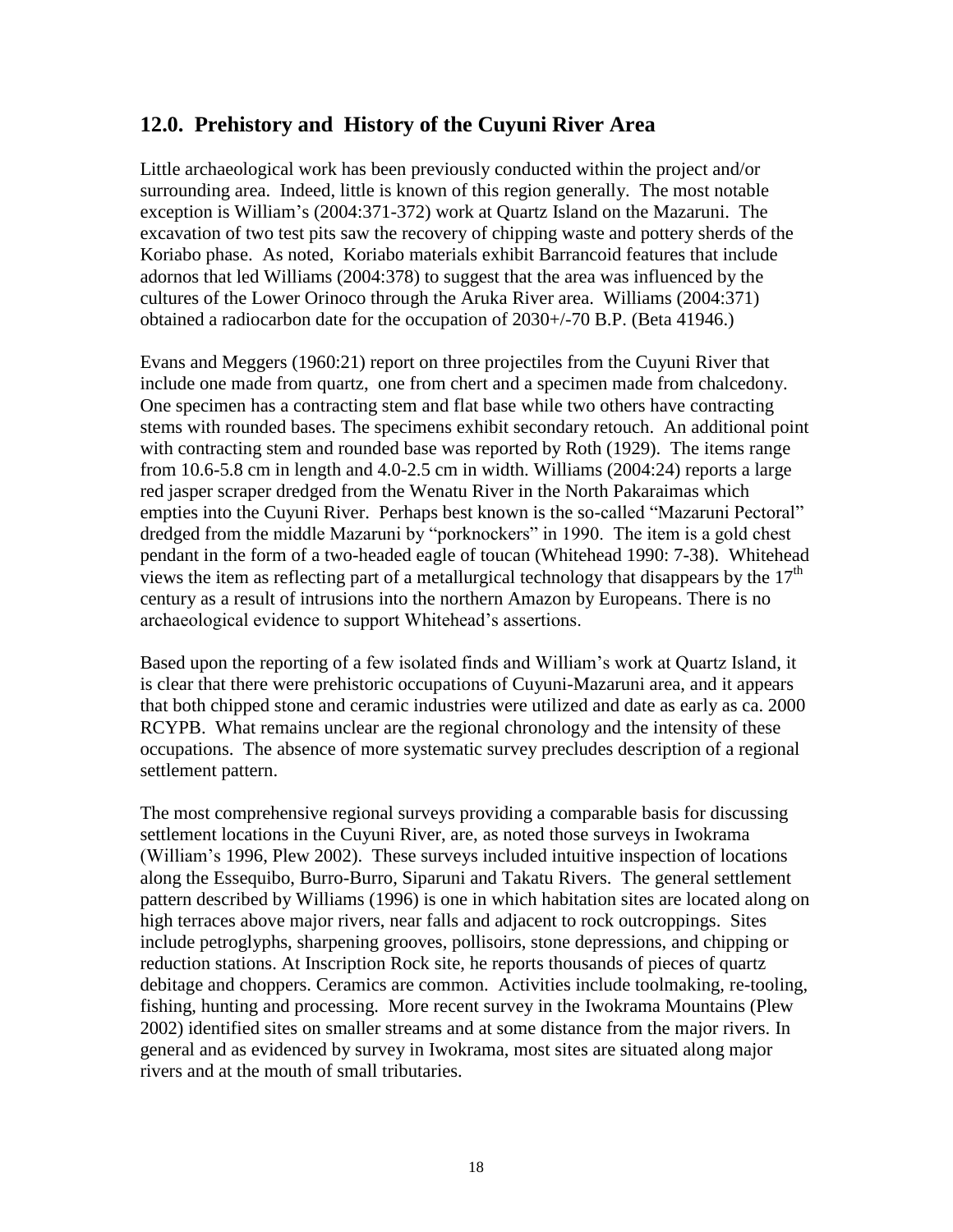Historically the Cuyuni River area saw intrusions by both Dutch and British explorer/traders. In 1616, the Dutch established Kijk-Over-Al, a fort constructed at the mouth of the Mazaruni. Other colonies were established at Berbice in the east in 1627, at Zeeland in 1657 and at Demerara in 1741. These colonies were held by the British in 1781 and permanently after 1796. The period of Dutch and British control of the region saw explorations into the hinterland though these are not well documented. These intrusions included geographic explorations (Schomburghk 1840) and the establishment of trading networks. Material culture dating from the late 18<sup>th</sup> and 19<sup>th</sup> centuries has been recovered from numerous locations in Guyana. Beyond a wide range of glass bottles, the range of material culture includes hand blown dark-green "seamed" European wine bottles, crockery fragments, Dutch "Delftware", ceramic bottles, British glazed ceramic bowls and plates in blue-on-white lineal and floral patterns, along with hand forged nails/spikes and metal locks with latches as recovered at Kabakaburi shell mound on the Pomeroon River (Plew, Pereira and Simon 2007). Additional 19<sup>th</sup> century European materials have been recovered in Rupununi (Evans and Meggers 1960 and Plew, Sundell and Mercer 2008). The discovery of gold on a tributary of the Cuyuni River in 1857 saw an influx of miners into the area as would have the discovery of diamonds on Putareng Creek in the Upper Mazaruni River. Historic features and equipment dating to the  $19<sup>th</sup>$ and earlier  $20<sup>th</sup>$  centuries should be expected within the area.

#### **13.0 Site/Artifact/Feature Types Expected within the Aurora Project Area**

The following are relevant definitions: artifact-an item produced by human agency (e.g. projectile points, pottery sherds, stone axes, historic household items, see Figures 1-7), archaeological site-any area exhibiting/documenting human use of the landscape (e.g.,living area, grinding surfaces, petroglyphs; see Figure 8), features-task specific human constructions (e.g., fish weirs, fire hearths).

The general world-wide definition of archaeological significance is the potential of an item/artifact, feature, or site whether prehistoric or historic to potentially inform regarding the prehistory or history of a region. As such, all prehistoric and historic materials should be considered significant. This said, task and time specific items that include projectile points, pottery types, historic glass and ceramic wares, and metal tools are perhaps, along with features and sites "most significant". It is important to remember that all prehistoric and historic items, are essentially refuse—they are the material byproducts of past activities whether purposely discarded or lost. Typically, historic era materials from the  $18<sup>th</sup>$ ,  $19<sup>th</sup>$  and early  $20<sup>th</sup>$  century will occur in greater quantities with site areas being substantially larger. Early mining activities, for example, may consist of a variety of features and refuse distributions. These should be considered significant.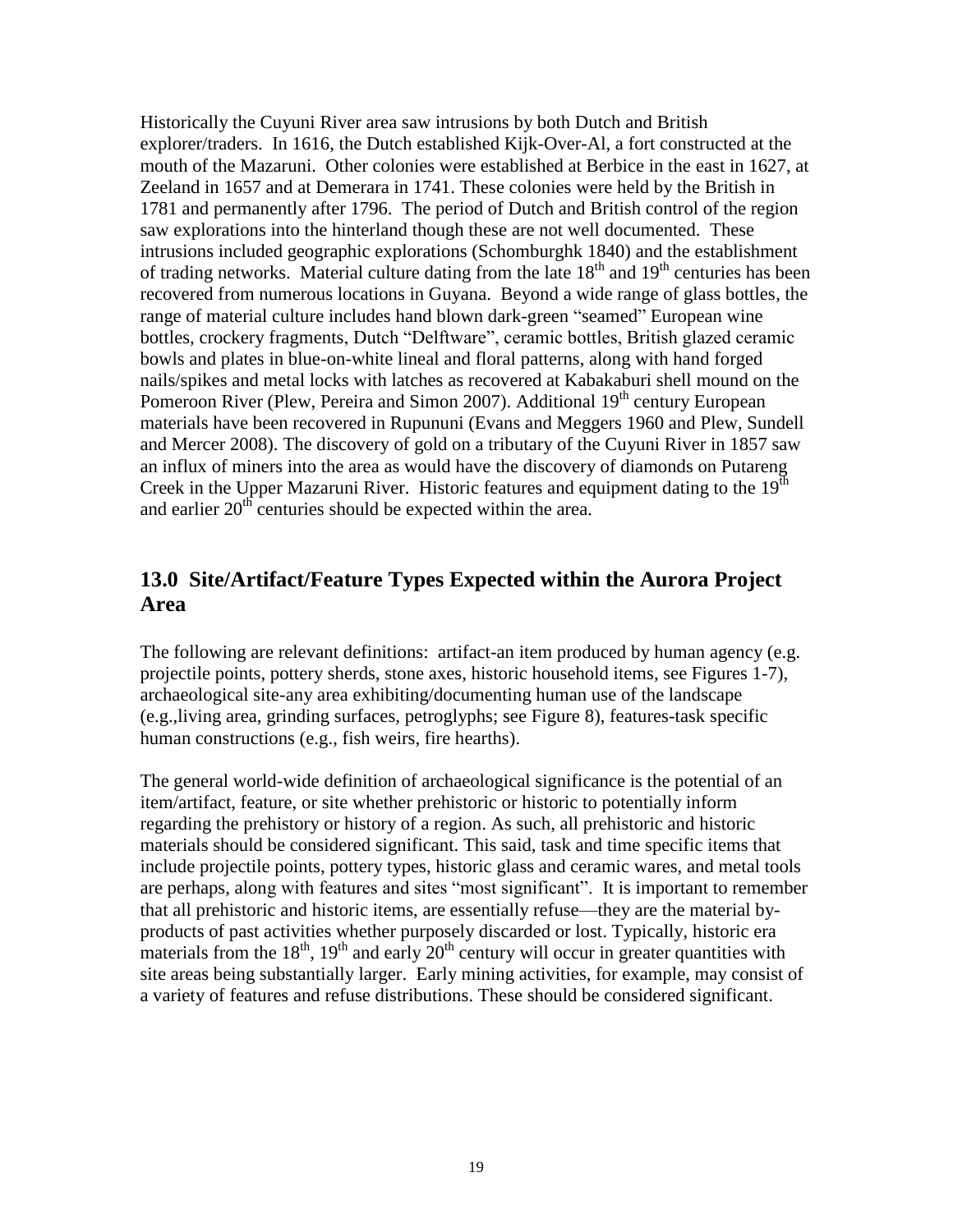The following site types might be expected within the project area:

- $\bullet$  Sherd scatters. These are light surface scatters of ceramic sherds ( $\lt$ 5 sheds per sq. meter). Sherds may be undecorated or may exhibit decoration in the form of incisions or adornos.
- Lithic scatters. These are light surface scatters of lithic flakes— often quartz flakes (<10 lithic flakes per sq. meter).
- Quarry sites/Lithic workshops. These are areas characterized by dense scatters of flakes and cores (>20 flakes per sq. meter).
- Habitation sites. Large open areas (characterized by dense scatters of lithic and ceramic remains >100 sq. meters).
- Caves and rockshelters. These locations served as habitation and burial locations. Ceramic scatters and burial urns have been found in caves and rockshelters.
- Petroglyphs or pictographs. Pecked and painted geometric, zoomorphic and anthropomorphic elements are known from both northern Guyana and the Rupununi.
- Grinding surfaces (*pollisoirs*). These surfaces may be circular or trough-like. Isolated pottery sherds, cores, picks (pointed triangular items made from andesite), shaft straighteners/polishers (small sandstone slabs having one or more grooves), stone projectile points and groundstone axes.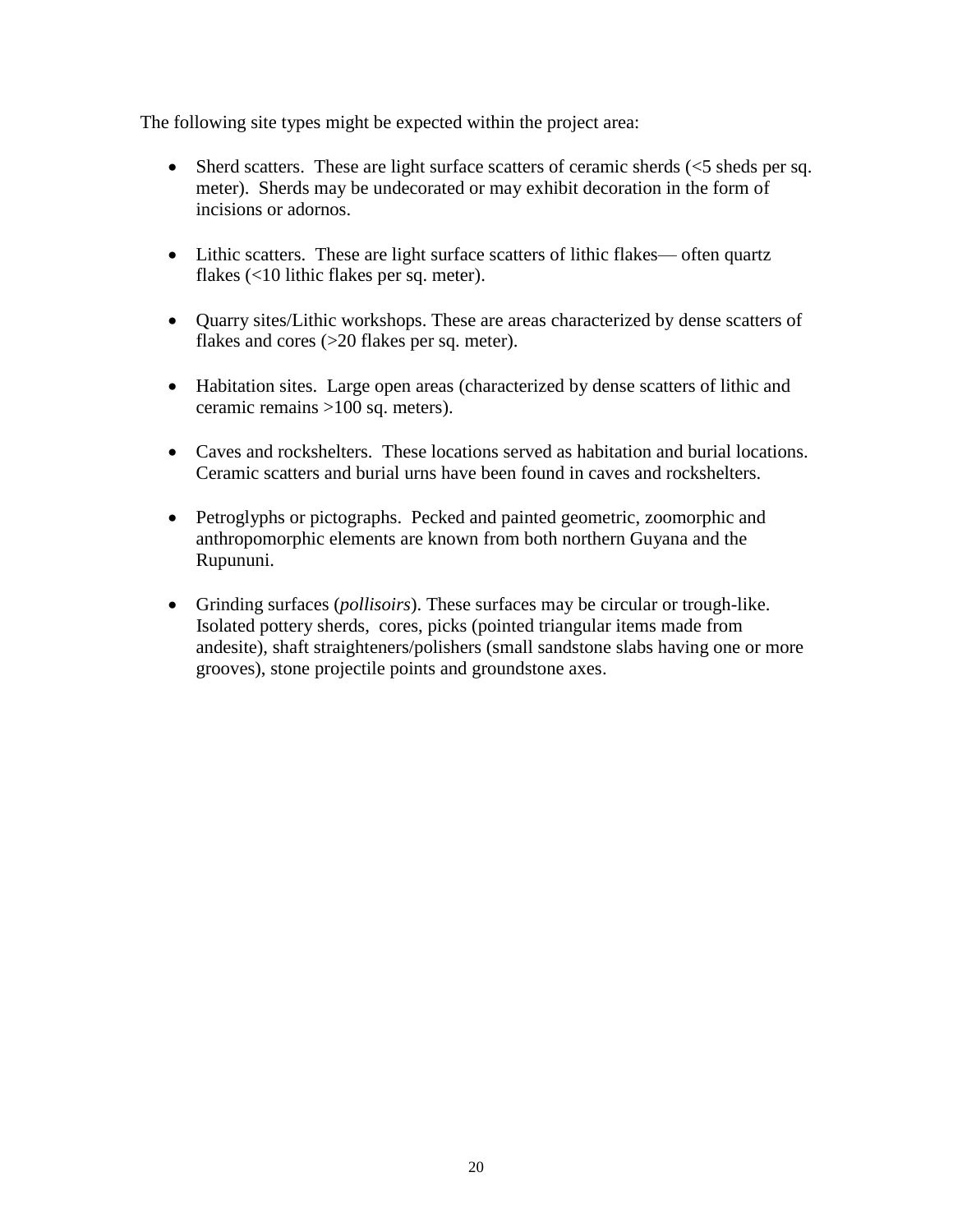

Figure 1. Paleoindian Projectile Points, b-d are from the Cuyuni River (Evans and Meggers 1960: Plate 8).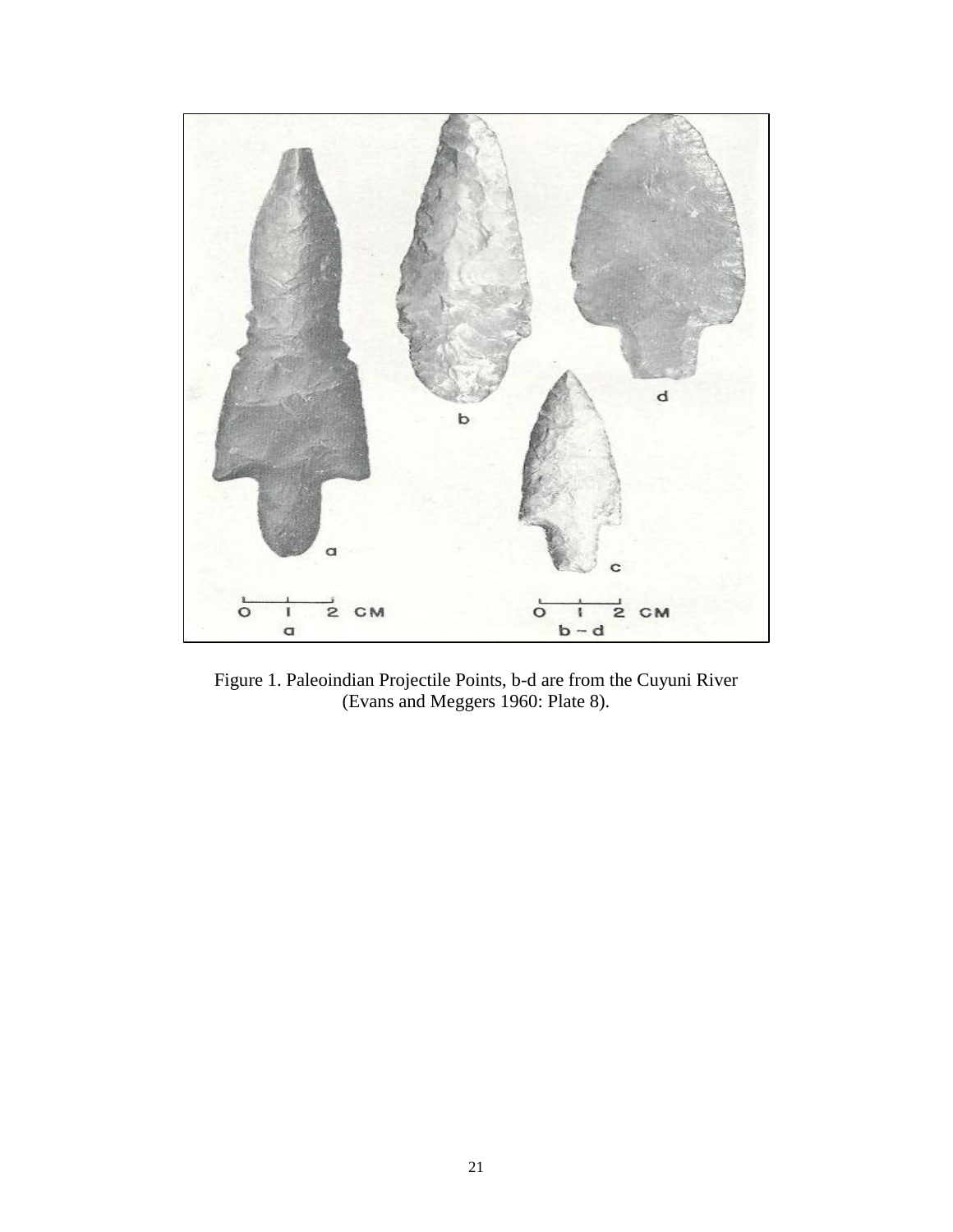

Figure 2. a-k, Flake Tools of the Alaka Phase (Evans and Meggers 1960: Plate 11)



Figure 3. a-p, Picks of the Alaka Phase (Evans and Meggers 1960: Plate 12)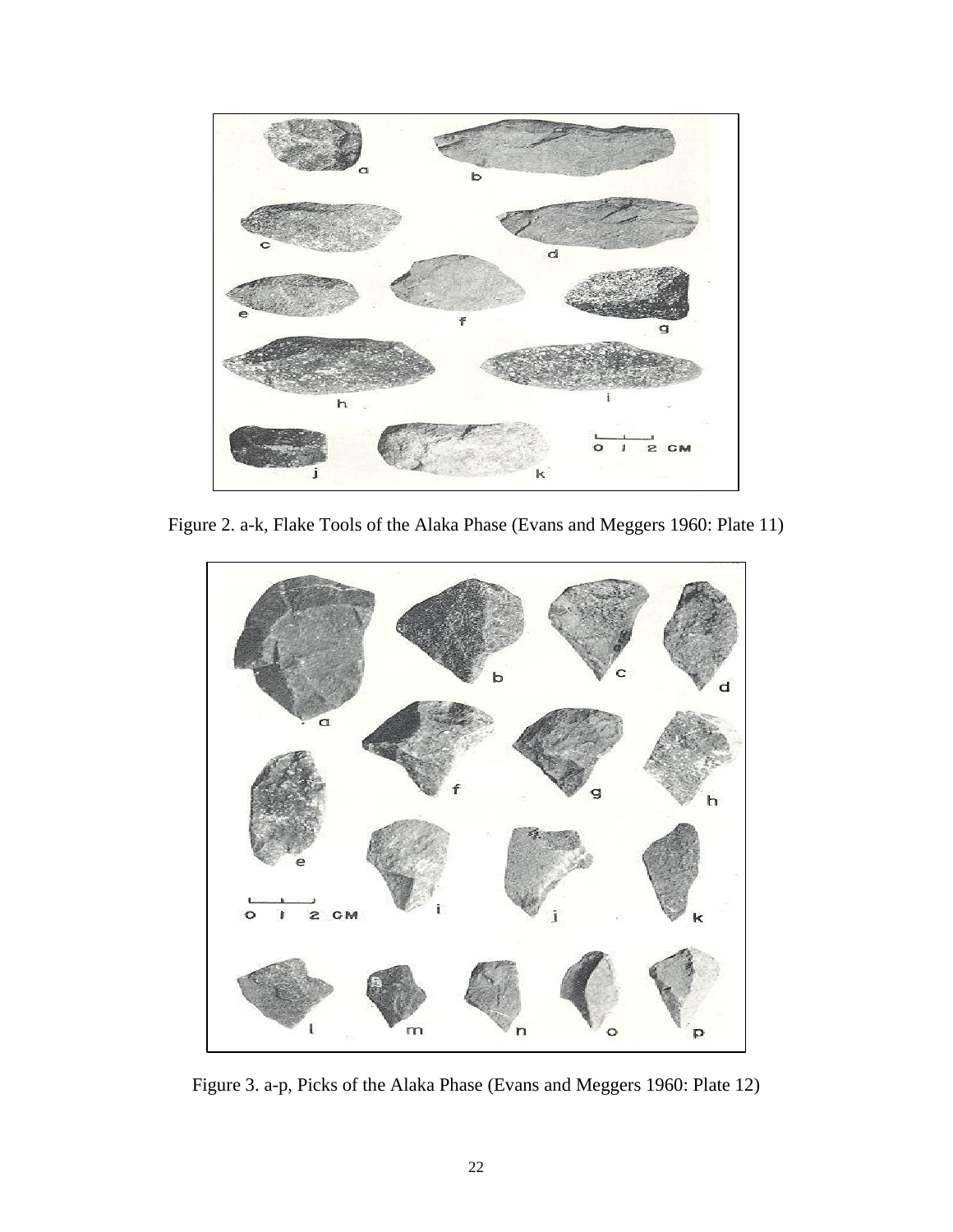

Figure 4. a-e, Stone Axes (Evans and Meggers 1960: 81)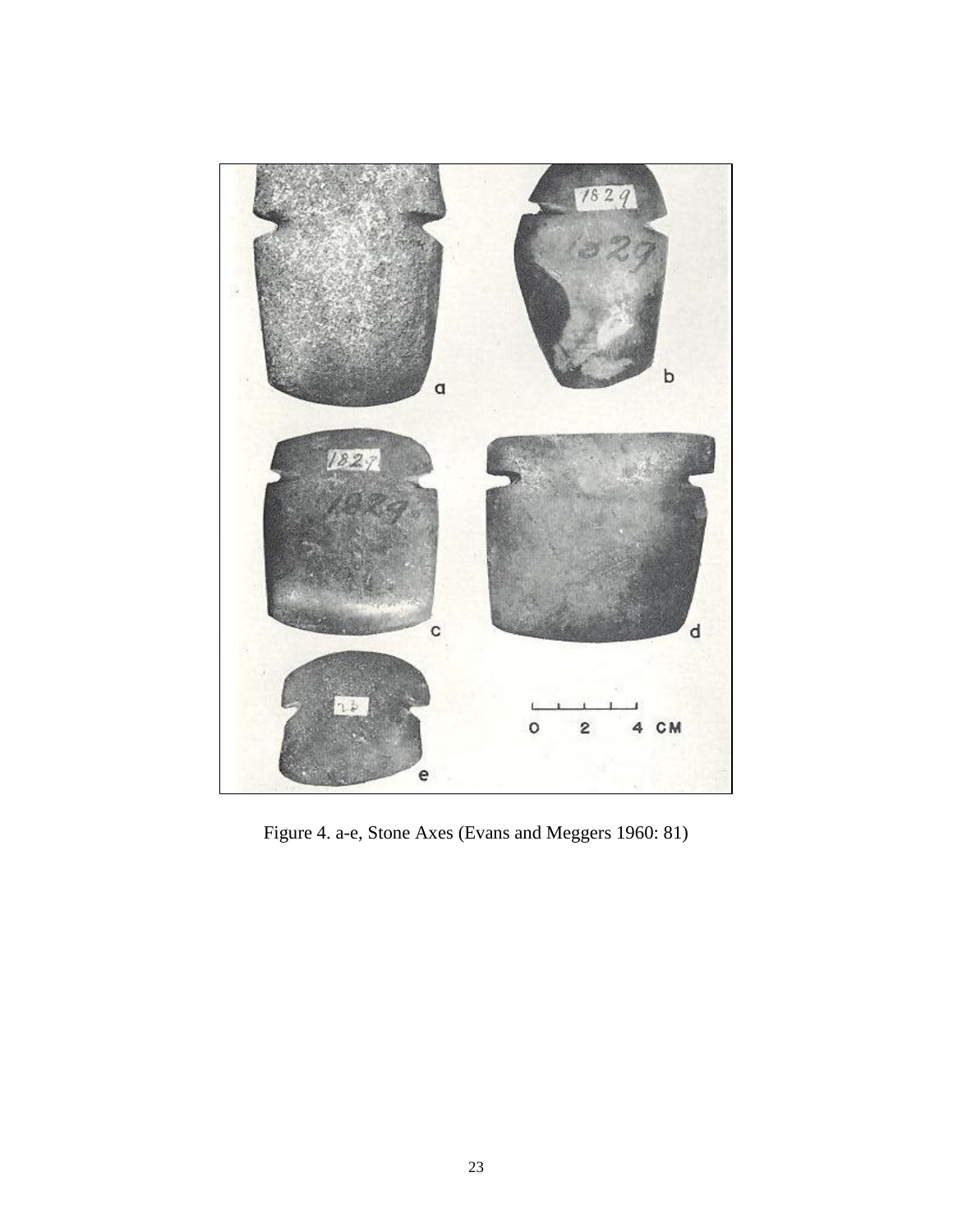

Figure 5. a-g, Mabaruma Phase Plain Ware



Figure 6. a-f, Mabaruma Phase Incised and Punctate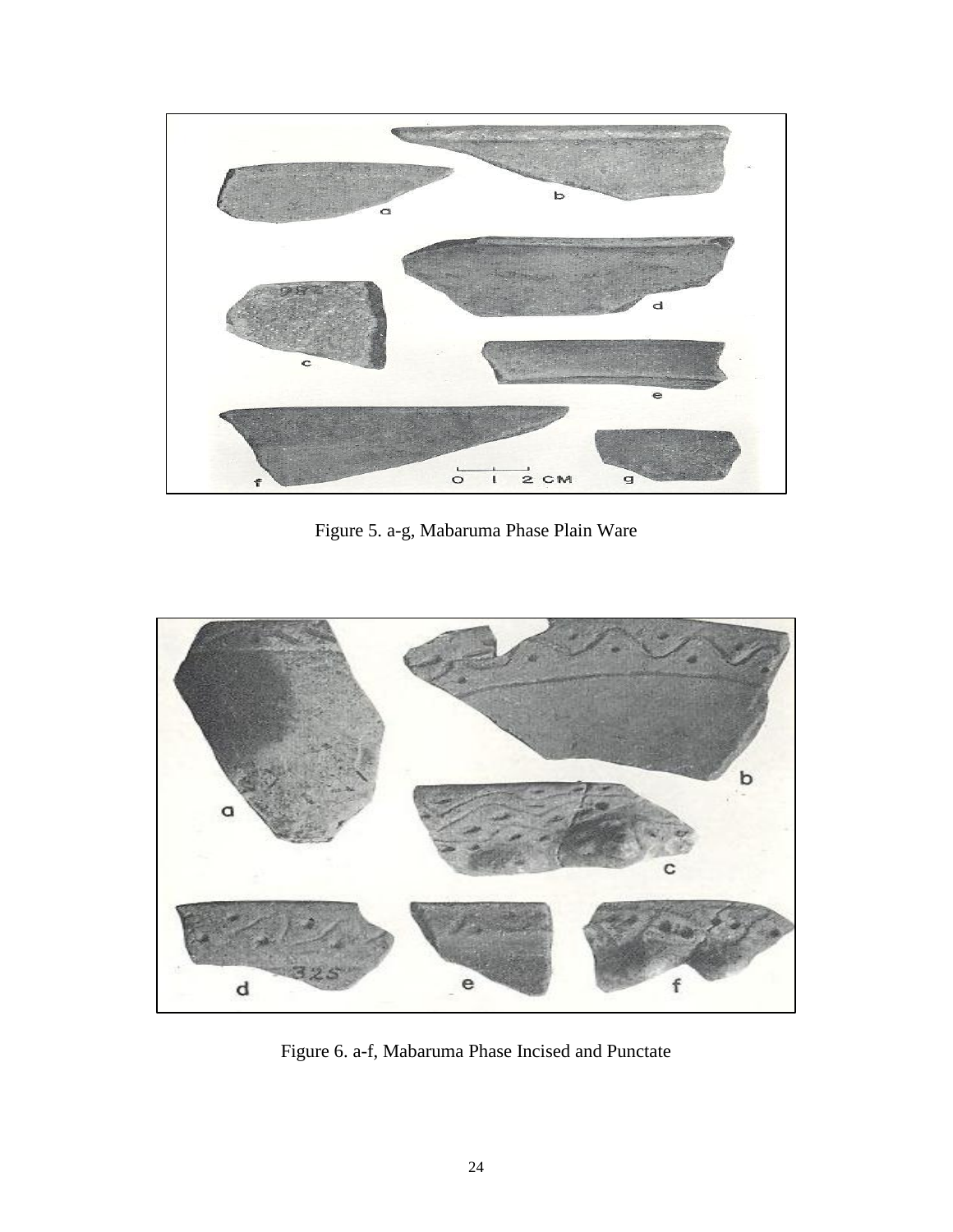

Figure 7. a-k, Mabaruma Phase Incised



Figure 8. Grinding Surfaces (*pollisoirs*).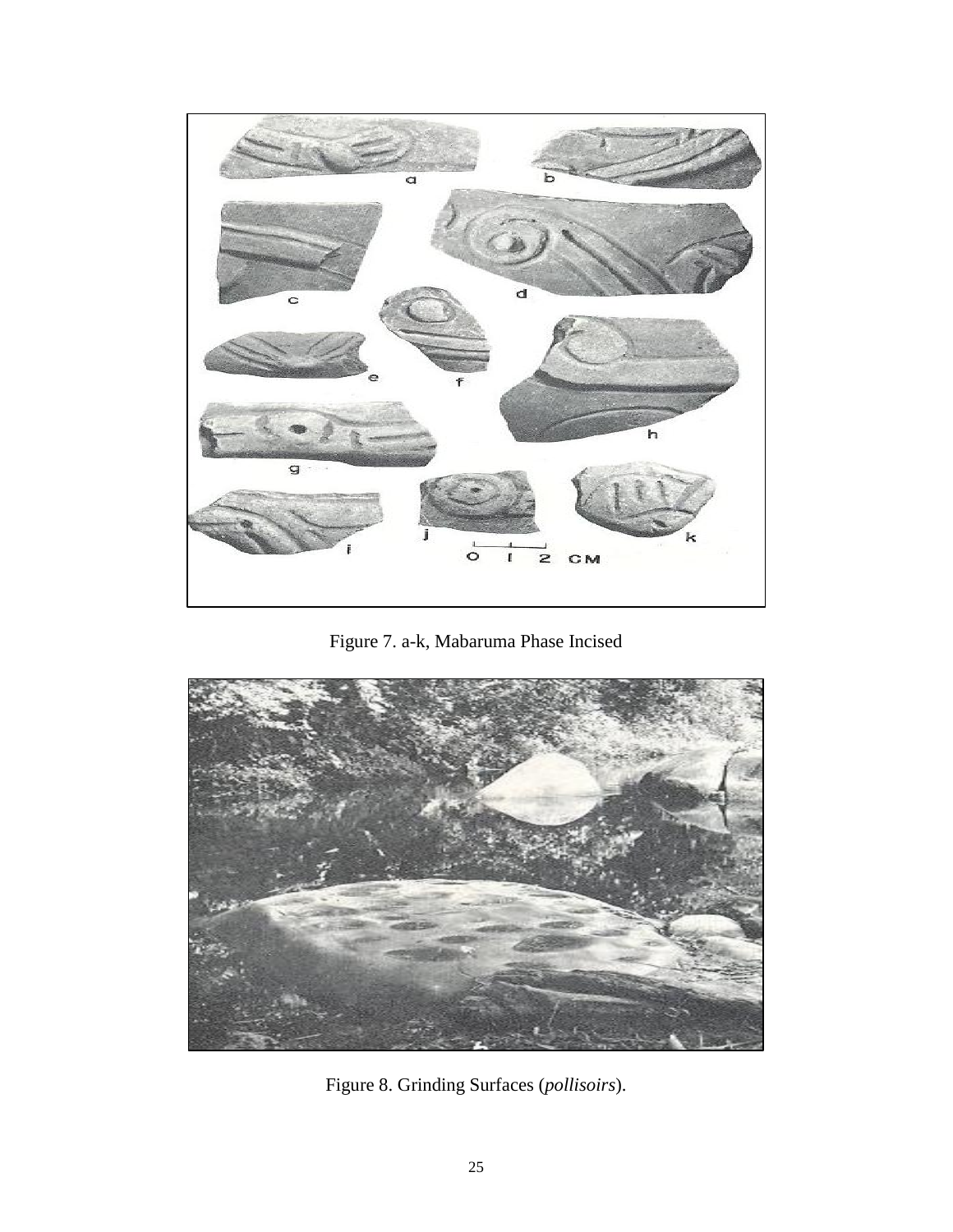# **14.0. Areas Likely to Produce Evidence of Prehistoric or Historic Artifacts/Sites/Features with Probability Noted**

For purposes of the this study, levels of probability reflect the common/specific association of a site/feature type with a particular topographic location as they are known within a locale or in this instance the project area. High probability areas are those known always to be more or less associated with a particular landscape feature. Low probability reflects the limited occurrence of a site type associated with what are typically less common geological features (caves/rockshelters). Obviously, the latter varies by local terrains. Medium probability reflects situations where site/features are known to occur with some regularity in association with certain geological features. Any area where drainage occurs (prominences, ridgelines) or where water may collect (natural ponds, seeps, springs) are likely locations. The following are site types/features that are more likely to be encountered by high to low probability.

- **Sherd and Lithic Scatters.** Most likely located on /along primary and secondary river/stream benches or terraces. May be found at falls and riffles where fishing was a co-occurring activity. Since there are no significant fluvial benches, terraces, falls, or riffles between the Aurora site and Tapir Crossing, there is a low to medium probability that ceramic and lithic materials could potentially be found in the clearance of forest areas near the Cuyuni.
- **Habitation sites.** Habitation sites are most likely to be found along major river/stream benches or terraces. These sites are locations where Amerindians lived and conducted a variety of tasks within a delineated area. As is the case for sherd and lithic scatters, there are no significant fluvial benches, terraces, falls, or riffles between the Aurora site and Tapir Crossing. It is therefore estimated that there is a low to medium probability that forest clearance areas along the Cuyuni River are potential locations of habitation sites.
- **Grinding surfaces/features.** Typically found near or above water levels along major river/streams. Features are located on exposed and typically water-worn granites. Presence varies by season. Most commonly seen during dry periods. There is a low probability of encountering grinding surfaces/features, as water levels on the Cuyuni in the project area are rarely, if ever low enough to expose water-worn rocks.
- **Quarry Sites/Lithic workshops.** Most likely located in and around rock outcrops or eroded areas exposing raw materials, particularly quartz. There is a low probability of encountering quarry/lithic workshops.
- **Caves and rockshelters.** Generally found in areas of greater topographic relief. Areas where large boulders are exposed on steep slopes. There is a low probability of encountering caves and rockshelters.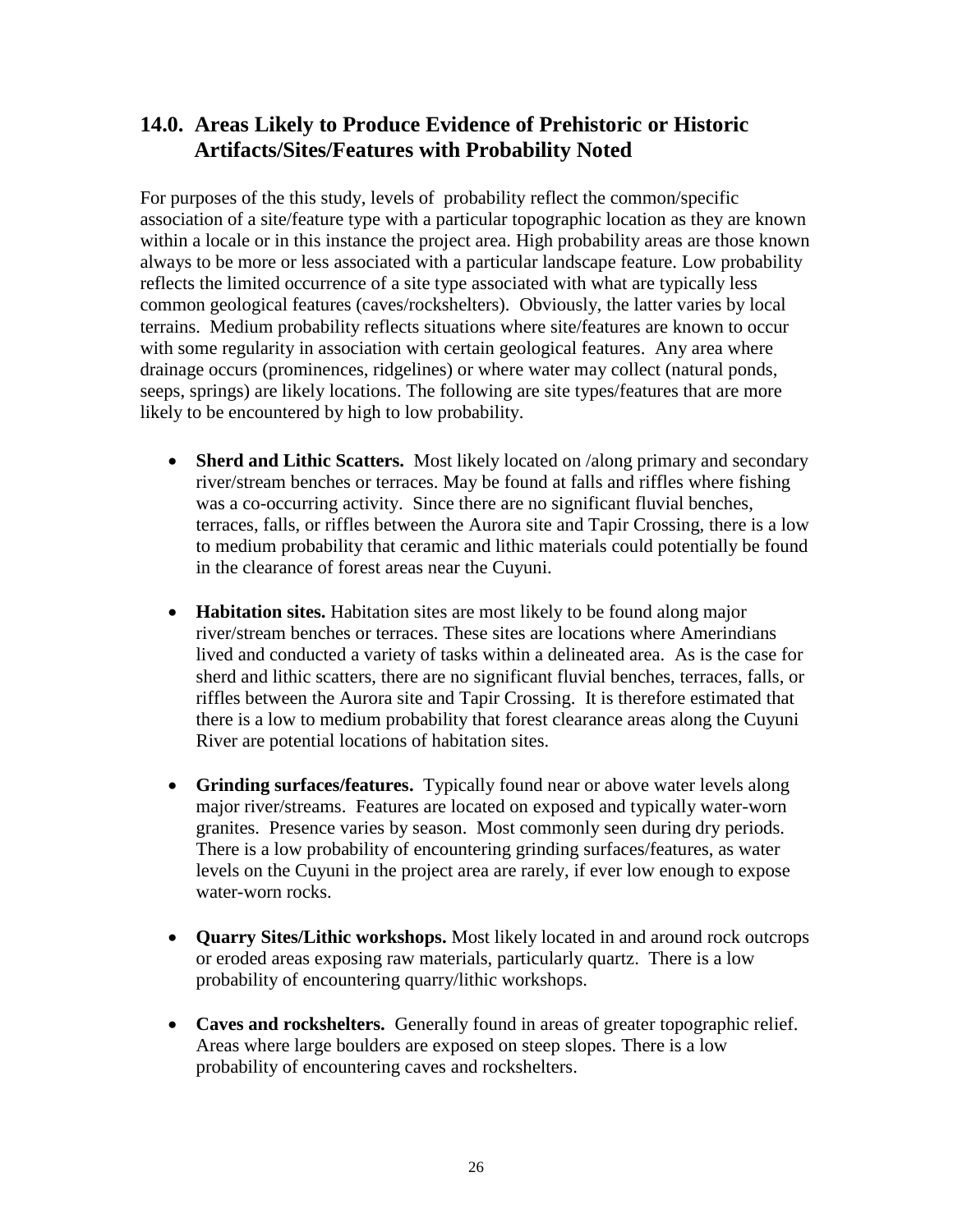**Petroglyphs/pictographs.** Typically found in areas where caves and rockshelters occur. Rock art is often found on the facies of rockshelters. There is a low probability of encountering petroglyphs/pictographs.

### **15.0.Inadvertent Discovery: Procedures and Recommendations**

Inadvertent discoveries of cultural remains may occur during project inspections and construction phases. As such, it is recommended that all project workers be informed of the need to report any inadvertent discoveries of cultural artifacts, features, sites. If possible, workers should be provided a briefing regarding cultural resources prior to going into the field. Once construction phases begin, it may be useful to use the criteria outlined here to identify any locations within the project area and proposed roadway extension that are areas having high to medium potential as site locations. It is important to remember that these criteria are specific to features of the existing landscape. There is the possibility of excavation encountering buried deposits though this would be most likely only along river terraces.

In all instances, finds should be reported as quickly as possible to the Director, Walter Roth Museum of Anthropology (WRMA) in Georgetown. The WRMA serves as the primary clearing house for cultural resources in Guyana and facilitates with the National Trust, the University of Guyana and the Environmental Protection Agency. If isolated artifacts are identified in the field, workers should bag and label the item with GPS coordinates, briefly describe the physical location and if possible photograph both the item/feature or site and location. These items and documentation can be submitted to WRMA as time permits. Reporting sites that are not directly impacted by construction/mining activities can also be noted and reported. If unique features/sites are encountered every effort should be made to avoid impacting the area until a qualified archaeologist is consulted regarding the site/feature. Minor realignments are the most efficient means of mitigating any potential impacts. In the rare case that human remains are encountered, work should immediately cease and the WRMA be contacted. Owing to the increasing concerns of Amerindian communities about disturbance of human remains all caution should be used. If possible, inadvertently discovered human remains should be left intact and *in situ*. If for any reason, this is not possible, skeletal elements should be individually wrapped in tissue or newspaper and carefully placed in a container that will ensure their safety in transport.

# **16.0. Discussion of Probability of Encountering Cultural Resources within Project Areas.**

Based on a literature review, records and collections checks, the presence of cultural resources within the project areas is to be expected. This said, it seems unlikely that evidence of large sites or features will be encountered. In contrast, it is more likely that only isolated artifacts and lithic/ceramic scatters be found. It is not expected based on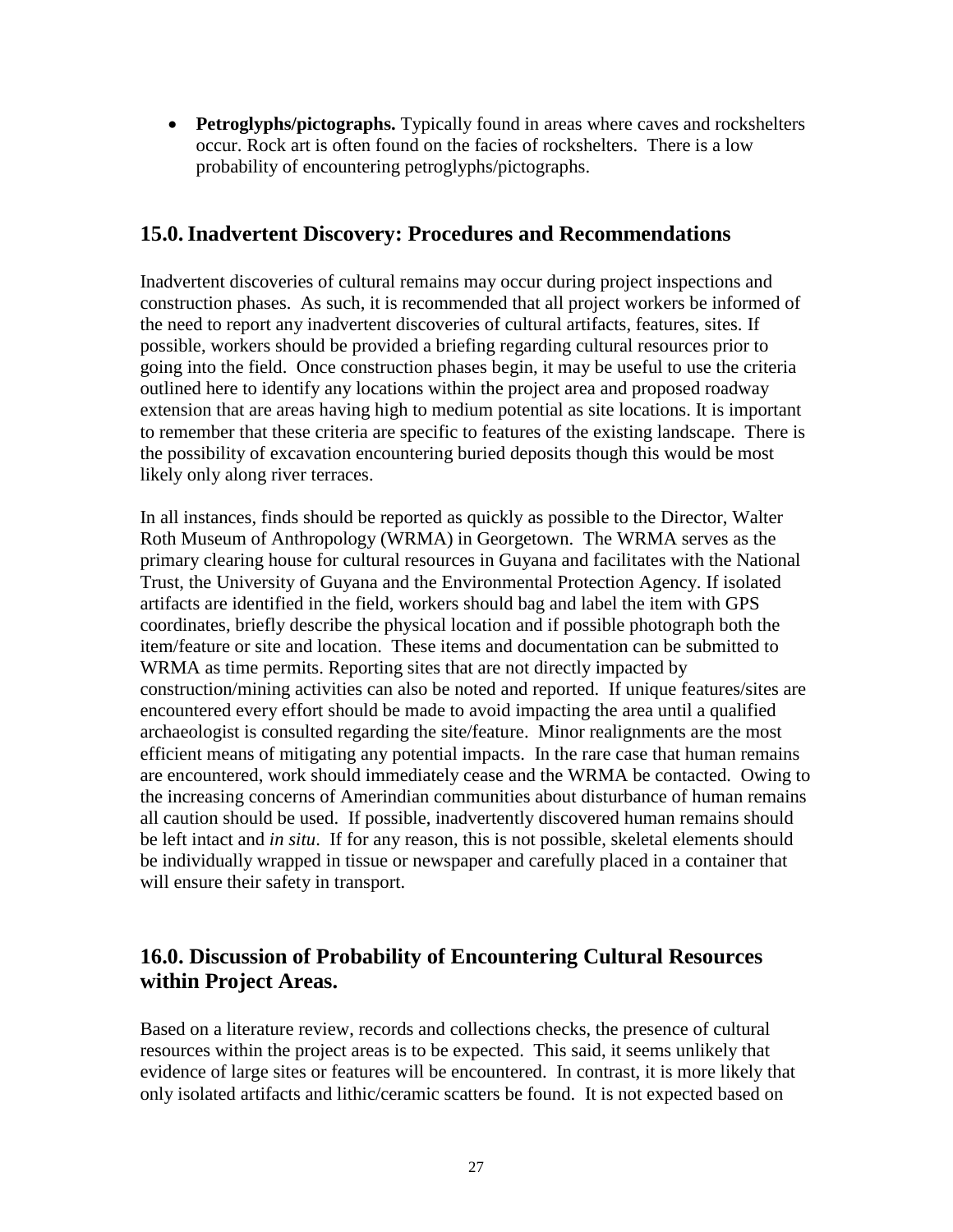survey in similar areas, in particular, Iwokrama, that site density would be high in certain locations (those identified in this report). Rather, low site densities are more probable. Though low site densities are to be expected overall, the fact that sites are located and their distribution configured by local landscape features, sites found within the project areas are most likely to be clustered in and around or near the locations identified in this report.

### **17.0 References Cited**

Absy, M. L. 1982. Quaternary Palynological Studies in the Amazon Basin. In *Biological Diversification in the Tropics*, edited by G. T. Prance, pp. 67-73. New York: Columbia University Press.

Absy, M.L. 1985. Palynology of Amazonia: History of the Forests as Revealed by the Palynological Record. In *Amazonia*, edited by G.T. Prance and T. Lovejoy.

Baldwin, R. 1946. Report of the District Commissioner, Rupununi, for the quarter ending 31<sup>st</sup> March 1946.

Boomert, A. 1975. Archeologishe vindplaatzen in Suriname. *Rapport Surnaams Museum, Archaeologishe Dienst* 1. Paramaribo.

Boomert, A. 1977 Prehistorie. In *Encyclopedie van Suriname*, C.F.A. Bruijning, J. Voorhoeve and W. Gordijin, editors, pp. 505-515, Amsterdam/ Brussels.

Butt, Audrey J.1954. Systems of Belief in Relation to Social Structure and Organization with Reference to the Carib-Speaking Tribes of the Guianas. Ph.D. dissertation, University of Oxford.

Butt, Audrey J. 1957. An Akawaio Amerindian Village. *Man* 57:55.

Brett, W. H. 1868. *The Indian Tribes of Guyana: Their Condition and Habits.* Bell and Dalby, New York.

Brown, C. B. 1873. Indian Picture Writing in British Guiana. *Journal of the Royal Anthropological Institute* 2:254-261.

Brown, C. B. 1876. *Canoe and Camp Life in British Guiana*. Edward Stanford, London

Brown, K.S. 1977. centros de evolucao, refugios quarternarios e conservaõ de patrimonios geneticus no regiao neotropical: padroes de diferenciacaõ em ithomiinae (*Lepidoptera: Nymphalidae)*. *Acta Amazonica* 7(1): 75-137.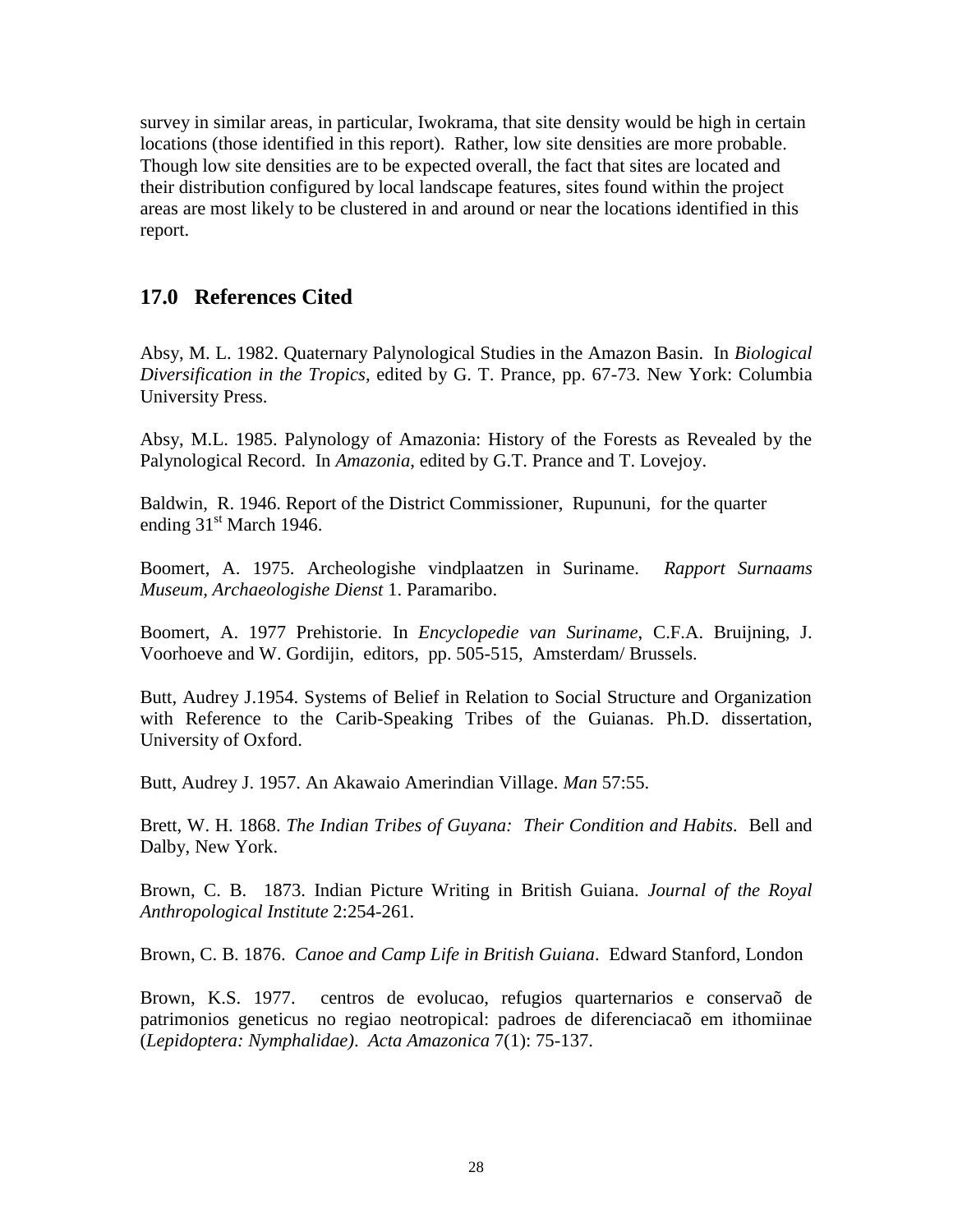Brown, K.S., and A.N. Ab'Saber 1979. Ice-Age Refuges and Evolution in the Neotropics: Correlation of Paleoclimatological, Geomorphological and Pedological Data with Modern Biological Endemism. *Paleoclimas* 5.

Bryan, A. L. 1991. The Fluted-Point Tradition in the Americas—One of Several Adaptations to Late Pleistocene American Environments*.* In *Clovis: Origins and Adaptations,* R. Bonnichsen and K.L. Turnmire, editors, Center for the Study of Early Americans, Corvallis.

Dubelaar, C. N., and J.P. Berrrange. 1979. Some Recent Petroglyph Finds in Southern Guyana. *Archaeology and Anthropology* 2 (1): 60-76.

Evans, C., B. J. Meggers and J. M. Cruxent. 1959. Preliminary Results of Archaeological Investigations Along the Orinoco and Venturari Rivers, Venezuela. *Actas del XXXIII Congreso Internacional* San José, 1958: 359-369.

Evans, C. and B. J. Meggers. 1960. *Archaeological Investigations in British Guiana. Bureau of American Ethnology*. Bulletin 197. Smithsonian Institution:Washington D.C.

Farabee, W. C. 1918. *The Central Arawaks.* Anthropological Publications of the University of Pennsylvania Museum, Philadelphia.

Farabee, W. C. 1924. *The Central Caribs.* Anthropological Publications of the University of Pennsylvania Museum, Philadelphia.

Fock, N. 1963. *WaiWai: Religion and Society of an Amazonian Tribe.* Ethnographic Series 8. Copenhagen: The National Museum of Denmark.

Forte, J. 1996. *Thinking About Guyanese Amerindians*. Georgetown.

Frikel, P. 1961. Fases culturais e aculturaçao intertribal no Tumucumaque*, Boletin do Museu Paranese Emílio Goeldi Anthropologia* 16, Belem.

Frikel, P. 1969. *Tradition und Archäologie im Tumuk-Humak/Nordbrasilien*. Zeitschrift für Ethnologie 94: 103-130.

Geijskes, D.C. 1961. *Archaeologishe vondsten van de Coppename in Suriname*. Mededeling Suriname Museum Nr. 4: 79-94.

Gillin, John. 1936. The Barama River Caribs of British Guiana. *Peabody Museum Papers in Archaeology and Ethnolog*y 14(2): 1-274

Goodland, E. A. 1976. Report on Inscribed Rock at Aishalton, South Rupununi Savannah, Guyana.The Goodland Papers. Manuscript, University of Guyana Library.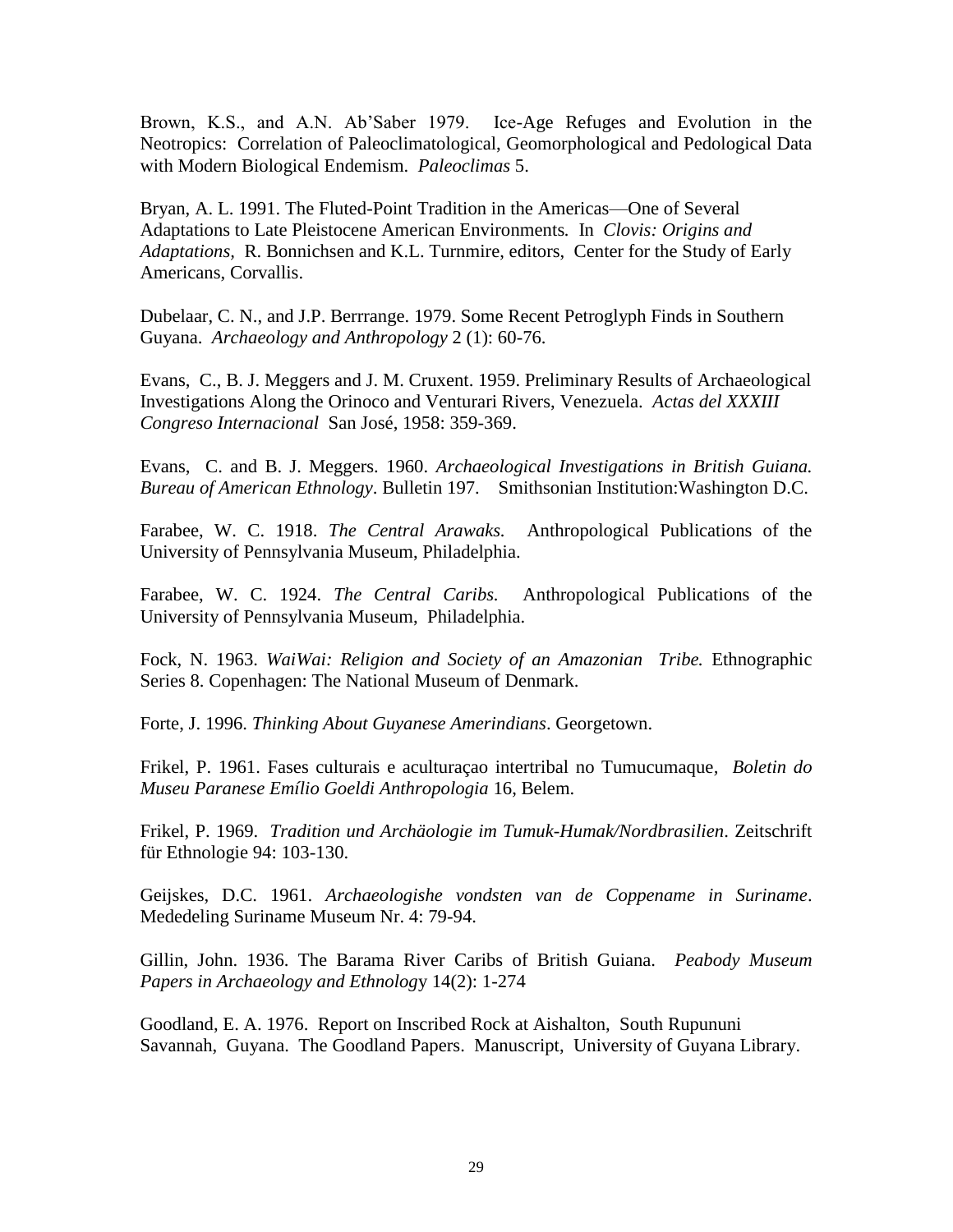Haffer, J. 1982. General Aspects of Refuge Theory. In *Biological Diversification in the Tropics,* edited by G.T. Prance pp. Columbia University Press: New York.

Hanif, M. 1967. Petroglyphs in the Rupununi. *Timehri* 43: 19-27.

Harris, C. A. and J.J. de Villiers. 1911. *Storm van's Gravesande: The Rise of British Guiana*. Two Volumes. Leichtenstein: Klans Reprint 1967.

Henderson, G. 1952. Stone Circles and Tiger's Liars. *Timehri* 31:62-66.

Hurault, J .M., P. Frenay and Y. Raoux. 1956. Pétroglyphs et assemblages de pierresdans le Sud-Est de la Guyanne Française. *Journal de la Société des Américanistas* 52:157- 166.

Hurt, W. R. 1960. The Cultural Complexes from the Logoa Santa Region, Brazil. *American Anthropologist* 52(4):560-585.

Hurt, W. R. 1977. The Edge Trimmed Tool Tradition of Northwest South America. In *For the Director: Research Essays in Honor of James B. Griffen*, edited by Charles E. Cleland, pp. 268-294, Ann Arbor.

Im Thurn, E. F. 1884. Notes on West Indian Stone Implements, and other Indian Relics. *Timehri,* 103-137.

Lynch, T. F. 1998. The Paleoindian and Archaic Stages in South America: Zones of Continuity and Zones of Segregation. In *Explorations in American Archaeology: Essays in Honor of Wesley R. Hurt*, edited by Mark G. Plew, University Press of America, Lanham, Maryland.

Meggers, B. J. 1971. *Amazonia: Man and Culture in a Counterfeit Paradise.* Chicago: Aldine

Meggers, B. J. and C. Evans. 1957. *Archaeological Investigations at the Mouth of the Amazon.* Smithsonian Institution, Bureau of American Ethnology, Bulletin 167. Washington, D.C.

Menezes, M.N. 1979. *The Amerindians in Guyana 1803-1873: A Documentary History*. London: Frank Cass.

Mentore, G. 1984. Shepariymo: The Political Economy of a Wai-Wai Village. Ph.D. dissertation, University of Sussex.

Mentore, G. 1988. *The Relevance of Myth*. Georgetown: Department of Culture.

Mentore, G. 1995. Peccary Meat and Power among the Waiwai Inidans of Guyana. *Archaeology and Anthropology* 10: 19-35.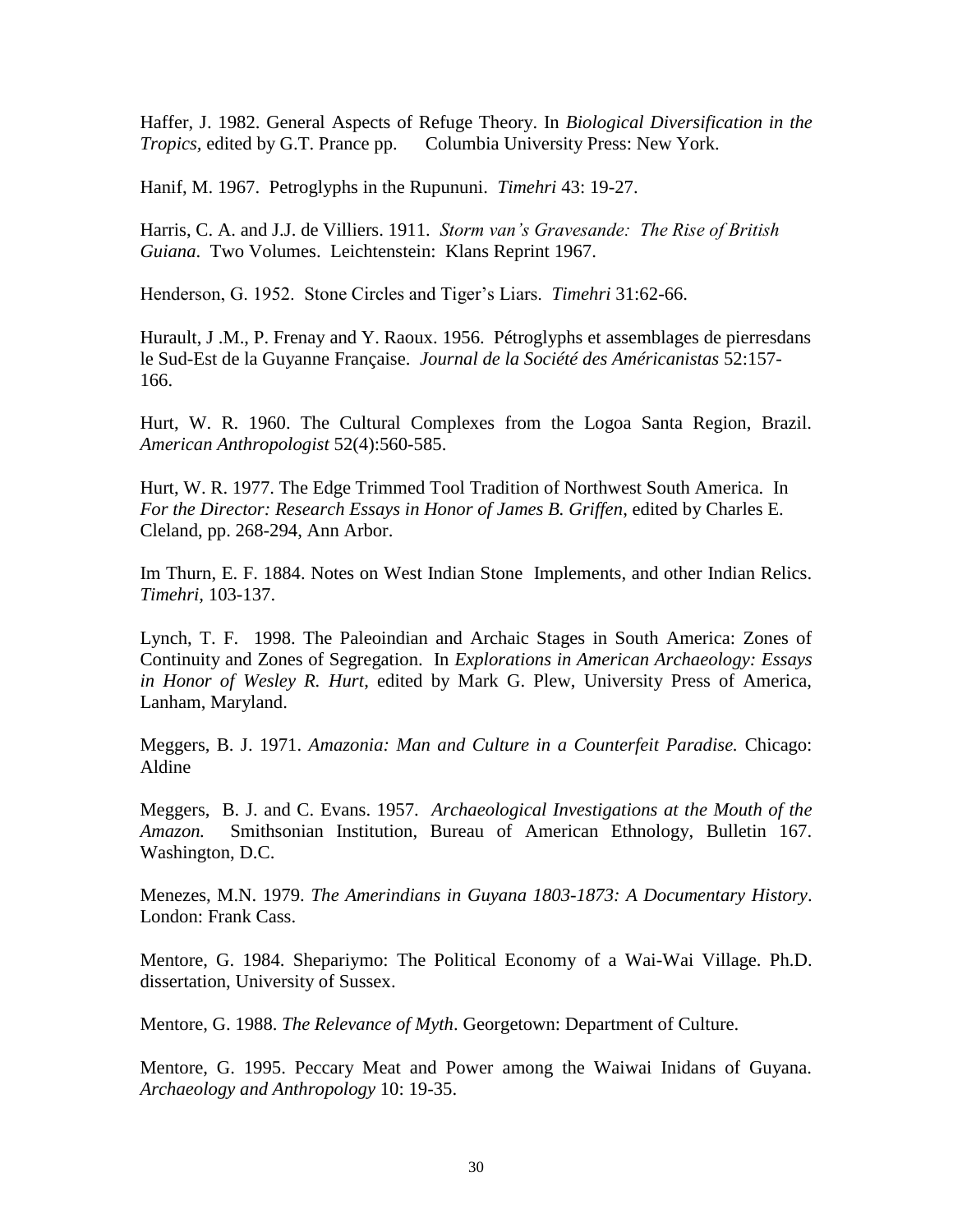Myers, I. The Makushi of British Guiana: A Study in Culture Contact. Part I. *Timehri* 26: 66-77. Georgetown: Royal Agricultural Society.

Myers, I. The Makushi of British Guiana: A Study in Culture Contact. Part II. *Timehri* 27: 16-38. Georgetown: Royal Agricultural Society.

Osgood, C. 1946. British Guiana Archaeology to 1945. *Yale University Publications in Anthropology* No. 36, New Haven.

Plew, M. G. 1997. Recent Evidence of Paleoindian Occupations in the Lower Amazon: Implications for the Early Prehistory of Guyana. Paper Presented at the 24<sup>th</sup> Annual Conference of the Idaho Archaeological Society, Albertson's College, Caldwell.

Plew, M.G. 2010. Pleistocene-Early Holocene Environmental Change: Implications for Human Adaptive Responses in the Guianas. In *Anthropologies of Guayana: Cultural Spaces in Northeastern Amazonia*, edited by Neil L. Whitehead and Stephanie W. Aleman, pp. 23-35. University of Arizona Press.

Plew, M.G. 2005. The Archaeology of Iwokrama and the North Rupununi. In *Iwokrama*, edited by Leo Joseph, 54: 7-28. Proceedings of the Natural Academy of Sciences, Philadelphia.

Plew, M.G. 2005 *The Archaeology of Guyana*. British Archaeological Reports, International Series No. 1400. Oxford: Archaeopress.

Plew, M.G. 2003. Archaeology in the Iwokrama Rainforest, Guyana. *Antiquity* 27(298).

Plew, M. G. 2002. A Report on Archaeological Survey in the Iwokrama Mountains with Recommendations Regarding the Development of Protocols Relating To Archaeological Sites, Report on File, Iwokrama International Centre for Rainforest Conservation and Development, 10 pp.

Plew, M.G. 2002. Field Notes, Kurukupari Falls and Field Station Investigations, October 2002.

Plew, M.G. and J. Forte. 1998. *A Bibliography of Guyana Anthropology*. Boise: Boise State University.

Plew, M. G.,and G. Pereira. 2001. Archaeological Survey of the Shiriri Mountain Area, South Rupununi Savannahs, Guyana*. Anthropology and Archaeology* 13: 1-7.

Plew, M. G., K. Mercer and T. Sundell. 2008. A Report on the Archaeological Survey of Areas Near Moco-Moco Creek and Imprenza, Rupununi Savannahs, Guyana. *Archeology and Anthropology* 14: 4-19.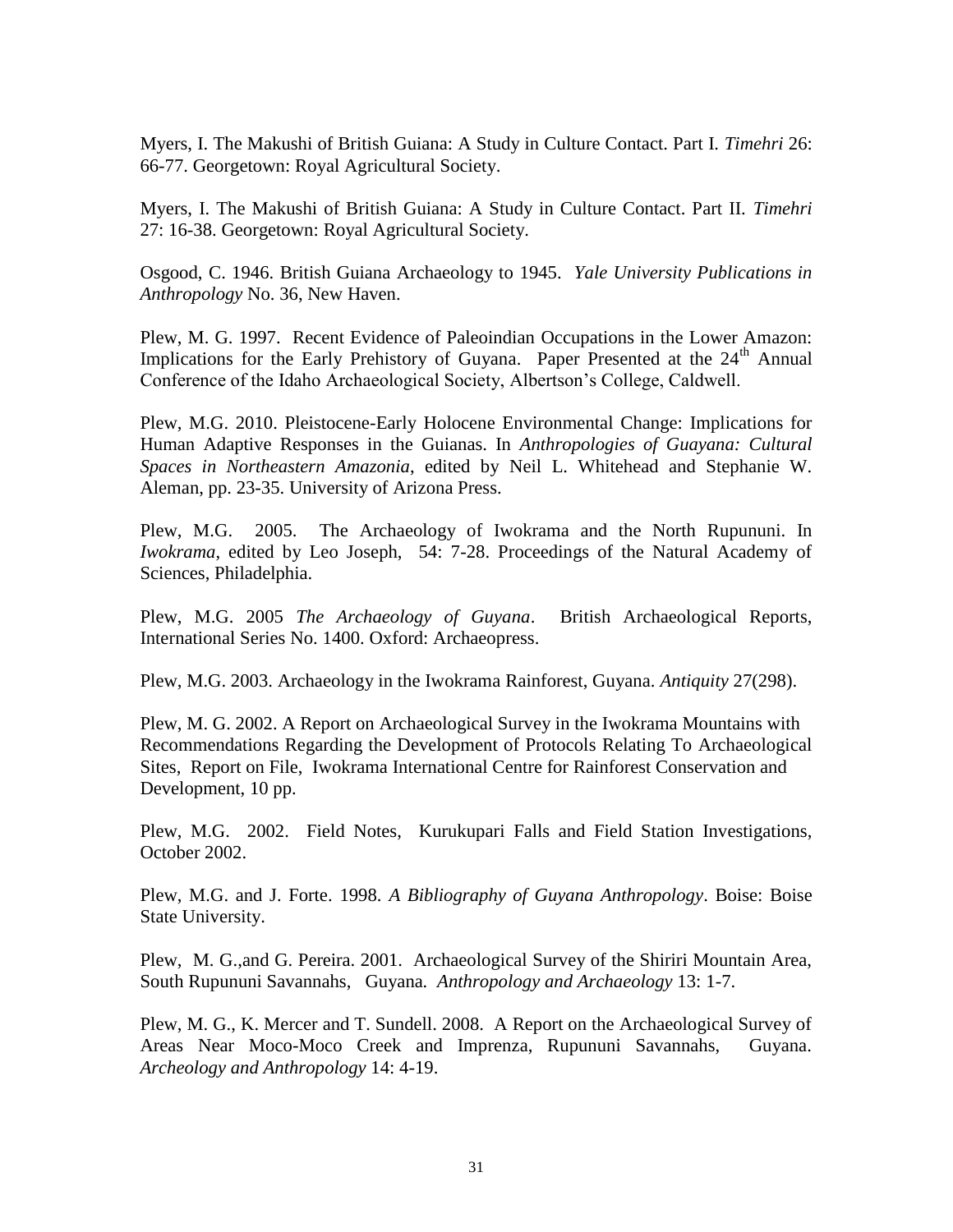Plew, M.G. and S. Saras. 2008. Archaeological Survey in the Vicinity of Shulinab Village and Inaja, Southern Guyana. *Archaeology and Anthropology* 15: 40-55.

Plew, M.G., G. Pereira, and George Simon. 2007.Archaeological Survey and Test Excavations at the Kabakaburi Shell Mound, Northeastern Guyana. *Monographs in Archaeology* No. 1, University of Guyana.

Plew, M. G ,and G. Pereira. 2009. A Report on Archaeological Survey in the Vicinity of Toka and Yupukari Villages North Rupununi*. Archaeology and Anthropology* 16(1): 43-54.

Plew, M.G., and G. Pereira. 2010. Report on an Archaeological Survey in the Vicinity of Shea Village. *Archaeology and Anthropology* 16(2): 43-55.

Plew, M.G., and C. Willson. 2010. Archaeological Survey and Testing of the Wyva Creek Shell Mound, Northwestern Guyana. *Monographs in Archaeology* No. 3, University of Guyana.

Plew, M.G., C. Willson and L. Daggers. n.d. Archaeological Excavations at Siriki Shell Mound. *Monographs in Archaeology* No. 4. Walter Roth Museum of Anthropology.

Poonai, N. O. 1970. Stone Age Guyana: A Survey of Archeological Investigations in Guyana and Adjacent Lands. Georgetown: National History and Arts Council.

Prance, G.T., 1973. Phytogeograhic Support for the Theory of Pleistocene Forest Refuges in the Amazon Basin, Based on Evidence from Distribution Patterns in *Caryocaraceae, Chrysobalanaceae, Dichapetalaceae and Lecthidaceae. Acata Amazonia* 3(3): 5-28.

Rivière, P.G. 1984. *Individual and Society in Guiana: A Comparative Study of Amerindian Social Organization*. Cambridge Studies in Social Anthropology, 51. Cambridge: Cambridge University Press.

Roth, W. E. 1924. *An Introductory Study of the Arts, Crafts and Customs of the Guiana Indians.* 38<sup>th</sup> Annual Report, Bureau of American Ethnology, Washington, D.C.

Roth, W. 1929. *Additional Studies of the Arts, Crafts, and Costumes of the Guiana Indians.* Smithsonian Institution, Bureau of American Ethnology, Bulletin 91. Washington, D.C.

Roth, V. 1944. A Stone Age Bead Factory on the Mahaica River. *Timehri* 26: 42-48.

Roosevelt, A. C. 1995. Early Pottery in the Amazon: Twenty Years of Scholarly Obscurity. In *The Emergence of Pottery: Technology and Innovation in Ancient Societies*, W. Barnett and J. Hoopes, editors, pp. 115-132. Washington, D.C.: Smithsonian Institution Press.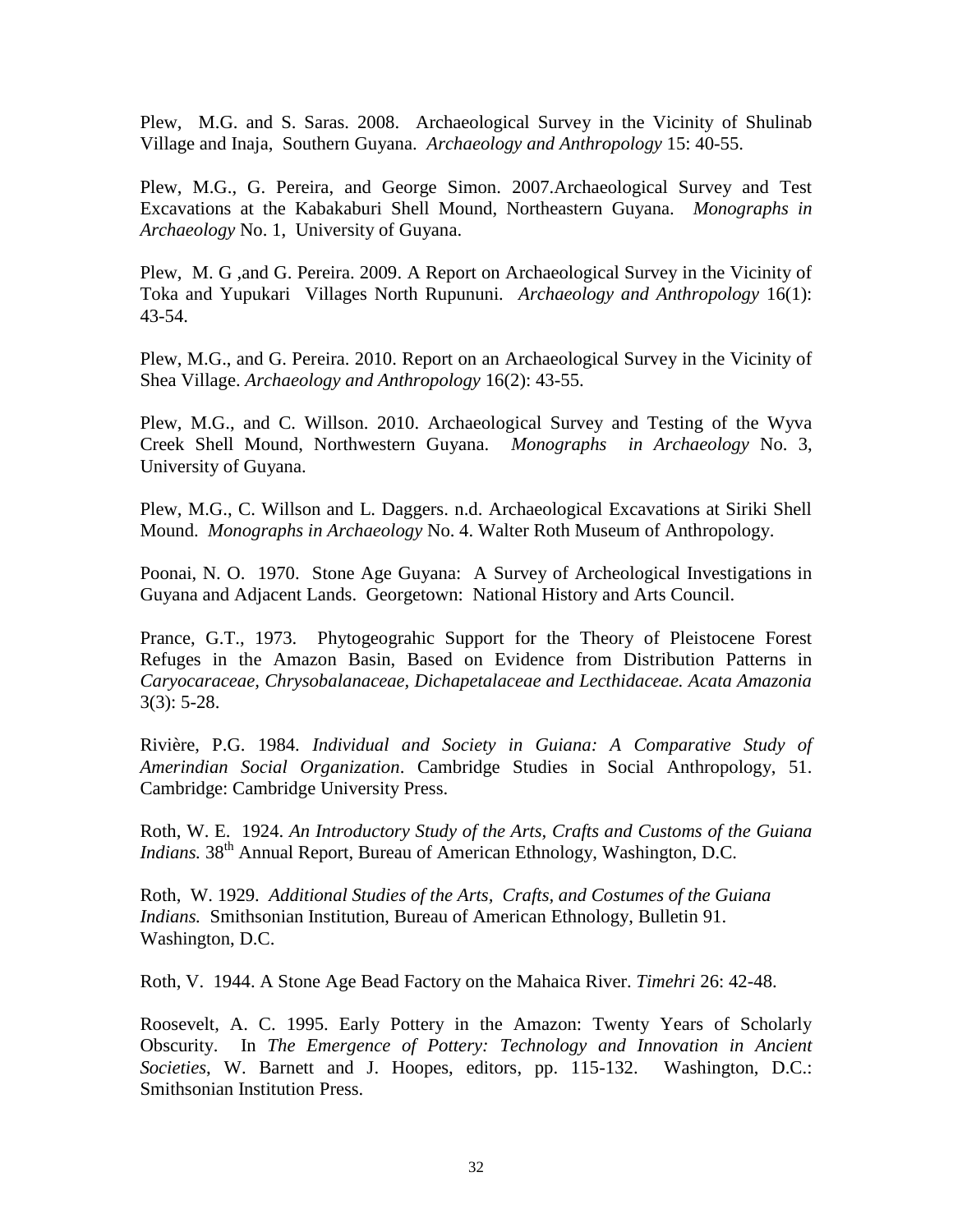Roosevelt, A. C. 1997a. The Demise of the Alaka Initial Ceramic Phase Has Been Greatly Exaggerated: Response to D. Williams. *American Antiquity* 62(2):353-364.

Roosevelt, A. C., 1997b. Paleoindian and Archaic Occupations in the Lower Amazon, Brazil: A Summary and Comparison. In *Explorations of American Archaeology: Essays in Honor of Wesley R. Hurt*, Mark G. Plew, editor, University Press of America, Lanham, Maryland.

Roosevelt, A. C., R. A. Housley, M. Imazio da Silveira, S. Mananca and R. Johnson. 1991. Eight Millennium Pottery from a Prehistoric Shell Midden in the Brazilian Amazon. *Science* 254:1621-1624.

Roosevelt, A. C., M. Lima da Costa, C. Lopes Machado, M. Michab, N. Mercier, H. Vallada, J. Silva, B. Chernoff, D.S. Reese, J.A. Holman, N. Toth and K. Schick. 1996. Paleoindian Cave Dwellers in the Americas: The Peopling of the Americas. *Science*  272:373-384.

Rostain, Stéphen 1994a. *L'Occupation Amérindienne Ancienne Du Littoral De Guyane.*L'Institut Français de Recherche Scieintifique Pour le Développement en Coopération, Paris.

Schomburgk, W. H. 1841. Report on the Third Expedition into the Interior of Guyana, Comprising the Journey to the Sources of the Essequibo. *Journal of the Royal Geographical Society,* 15: 1-104, London.

Siegel, P.E. 1990. Demographic and Architectural Retrodiction: An Ethnoarchaeological Case Study in South American Tropical Lowlands. *Latin American Antiquity* 1:319-346.

Simoes, M. 1976. Nota sobre duas Pontas de Projetil da Bacia Tapajos (Para). *Boletim do Museu Paraense Emilio Geoldi*, N.S. 62, Belem.

Stahl, P. W. (ed.) 1994. *Archaeology in the Lowland American Tropics.* Cambridge: Cambridge University Press.

Steward, J. H. 1949*. South American Cultures: An Interpretive Summary*. In Handbook of South American Indians, Volume 5, edited by J.H. Steward, pp. 669-772. Bureau of American Ethnology, Washington, D.C.

Toro, E. 1905. *Por las selvas de Guayana*, Caracas.

Vacher, S., S. Jérémie and J. Briand. 1998. Amérindians du Sinnamary (Guyane): Archéologie en forêt êquatoriale. Editions *De La Maison Des Sciences De L'Homme*: Paris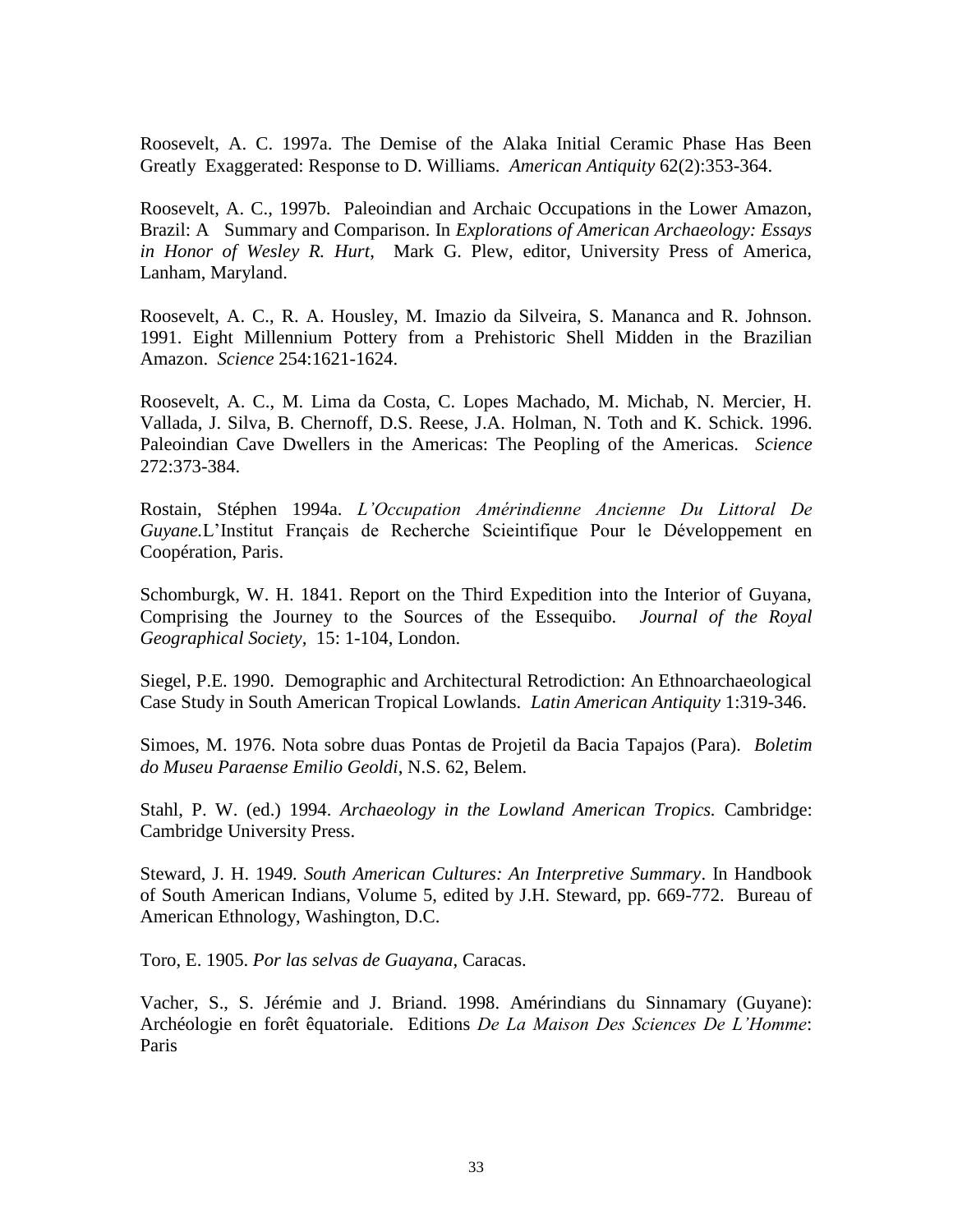Van Andel, T. 1967. The Orinoco Delta. *Journal of Sedimentary Petrology* 37(2): 297- 310.

Van der Hammen, T. 1963. A Palynological Study of the Quaternary of British Guiana. *Leidse Geologishe Mededelingen* 29: 125-180.

Van der Hammmen, T. 1974. The Pleistocene Changes of Vegetation and Climate in South America. *Journal of Biogeography* 1: 3-36.

Van der Hammen, T and M.L. Absy, 1994. Amazonia During the Last Glacial. *Paleogeography, Paleoclimatology and Paleoecology* 109: 247-261.

Verrill, A. H. 1918. Prehistoric Mounds and Relics of the North West District of British Guiana*. Timehri* 5, pp. 11-20, Georgetown.

Verstaag, A. H. 1984. The Prehistory of the Young Coastal Plain of West Suriname. *Berichten van de Rilksdienst Oudheidkundig Bodmonderzoek* 35:653-750.

Williams, D. n.d.a. Archaeological Reconnaissance on the Middle Mazaruni River. Unpublished Ms. On File, Walter Roth Museum of Anthropology, Georgetown.

Williliams, D. n.d.b. Archaeological Reconnaissance on the Potaro River. Unpublished Ms. On File, Walter Roth Museum of Anthropology, Georgetown.

Williams, D. n.d.c. Archaeological Reconnaissance on the Essequibo River. Unpublished Ms. On File, Walter Roth Museum of Anthropology, Georgetown.

Williams, D. 2004. *Prehistoric Guiana*. Ian Randle Publishers.

Williams, D. 1978. A Stemmed Projectile Point from the Semang River. *Anthropology and Archaeology* 1 (1): 55.

Williams, D. 1979a. A Report on Preceramic Lithic Artifacts in the South Rupununi Savannahs. *Anthropology and Archaeology* 2 (1): 10-53.

Williams, D. 1979. Pre-ceramic Fish Traps on the Upper Essequibo: Report on the Survey of Unusual Petroglyphs on the Upper Essequibo and Kassikaityu Rivers 12-28 March 1979. *Journal of Anthropology and Archaeology* 2(2) 125-140.

Williams, D. 1981a. Excavation of the Barambina Shell Mound North West District: An Interim Report. *Archaeology and Anthropology* 2(2):125-140.

Williams, D. 1981b. Some Subsistence Implications of Holocene Climate change in Northwestern Guyana*. Archaeology and Anthropology* 5(2):83-93.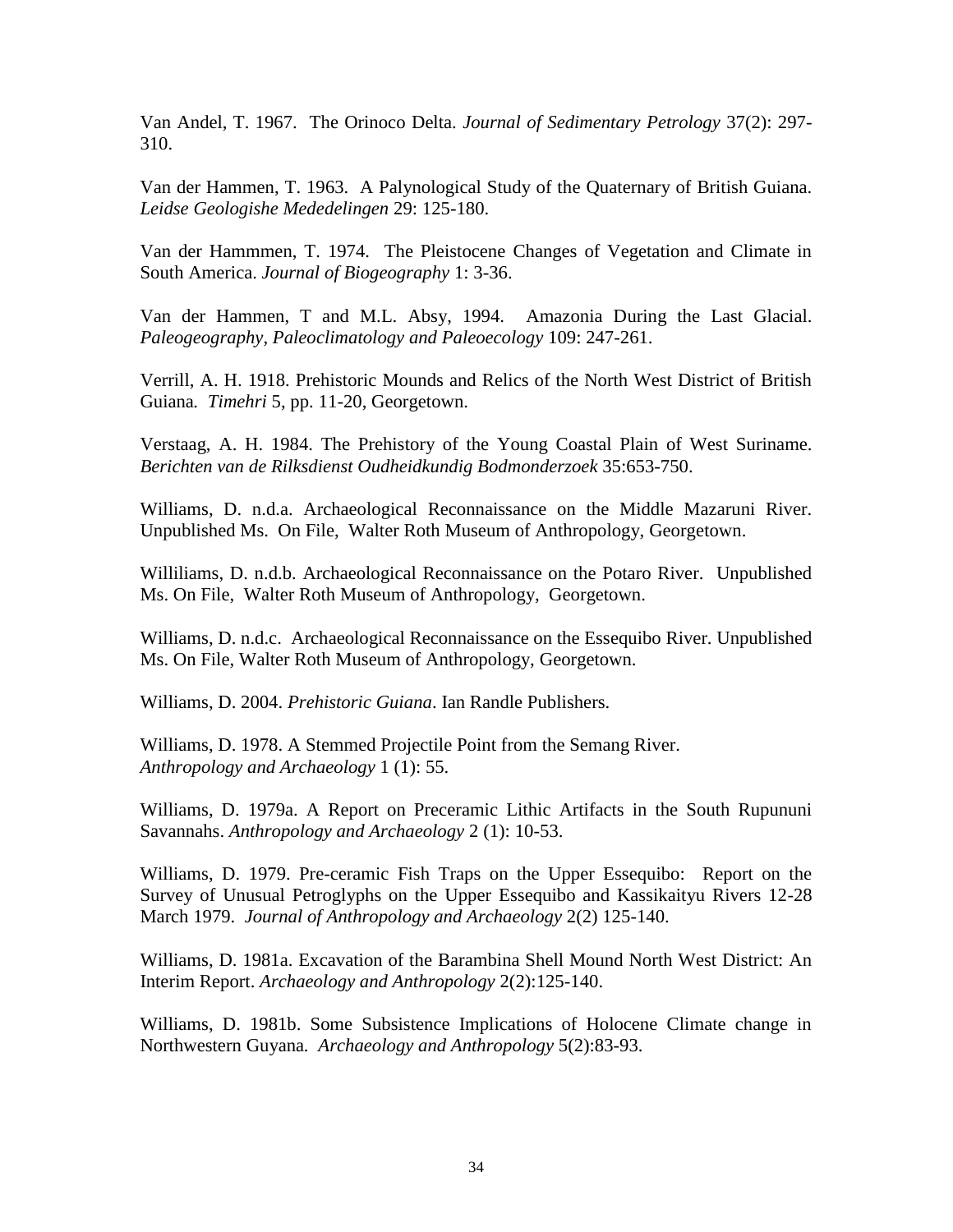Williams, D. 1985a. Petroglyphs in the Prehistory of North Amazonia and the Antilles. *Advances in World Archaeology* 4:335-387.

Williams, D. 1985b. *Ancient Guyana*. Ministry of Culture, Georgetown.

Willlims, D. 1991. Arcaico en el noroeste de Guyana y los comienzos de la horticultura. In *Prehistoric Sudamericana. Nuevas Perspectivas*, B. J. Meggers, editor, Taraxacum Washington, D.C.

Williams, D. 1996. Iwokrama: Archaeological Studies. The Commonwealth and Government of Guyana Rain Forest Programme. Unpublished Manuscript.

Williams, D. 1997a. The Mabaruma Phase: Origin Characterization and Chronology. *Archaeology and Anthropology* 11.

Williams, D. 1997b. Early Pottery in the Amazon: A Correction. *American Antiquity* 62(2):342-352.

# **18.0. CV Summary for Mark Plew**

Dr. Mark G. Plew is Professor of Anthropology and Chair of the Department of Anthropology at Boise State University. In his academic capacity he also serves as Director of the Center for Applied Archaeological Science (CASS) and is Co-Director of the Boise State University Desert Studies Institute. He has conducted over 270 archaeological and ethnographic projects throughout North and South America and Australia and received more than \$2,674.566.00 (\$US) in grants and contracts in support of his work. He is the author of more than 370 books, journal articles, monographs and technical reports published in more than 30 different state, national and international journals and has been abstracted widely including in the *Abstracts of the Royal Anthropological Institute*. His recent synthesis *The Archaeology of the Snake River Plain* (2000, 2nd Edition, 2008) received excellent reviews in *American Antiquity* and *Antiquity,*  the premier American and British archaeological journals.

He has made more than 50 scholarly presentations at regional, national and international conferences. He has served as a reviewer for a number of important regional, national and international journals including *American Antiquit*y*, Plains Anthropologist, Journal of Californian and Great Basin Anthropology*, *Journal of Archaeological Science* and the *Journal of Field Archaeology* and as a reviewer for such granting agencies as Wenner-Gren and the National Science Foundation. He has served as an expert witness on a number of high profile forensic cases, as an expert witness for the Fallon Paiute tribe's Spirit Cave Mummy repatriation case –providing testimony before the National NAGPRA Board, Harvard Law School, in 2001 and for Indian Child Welfare cases for the State of Idaho. Dr. Plew has received a number of recognitions including his selection as the 2001 Boise State University Foundation Scholar in Research, the university's highest award for scholarly activity.